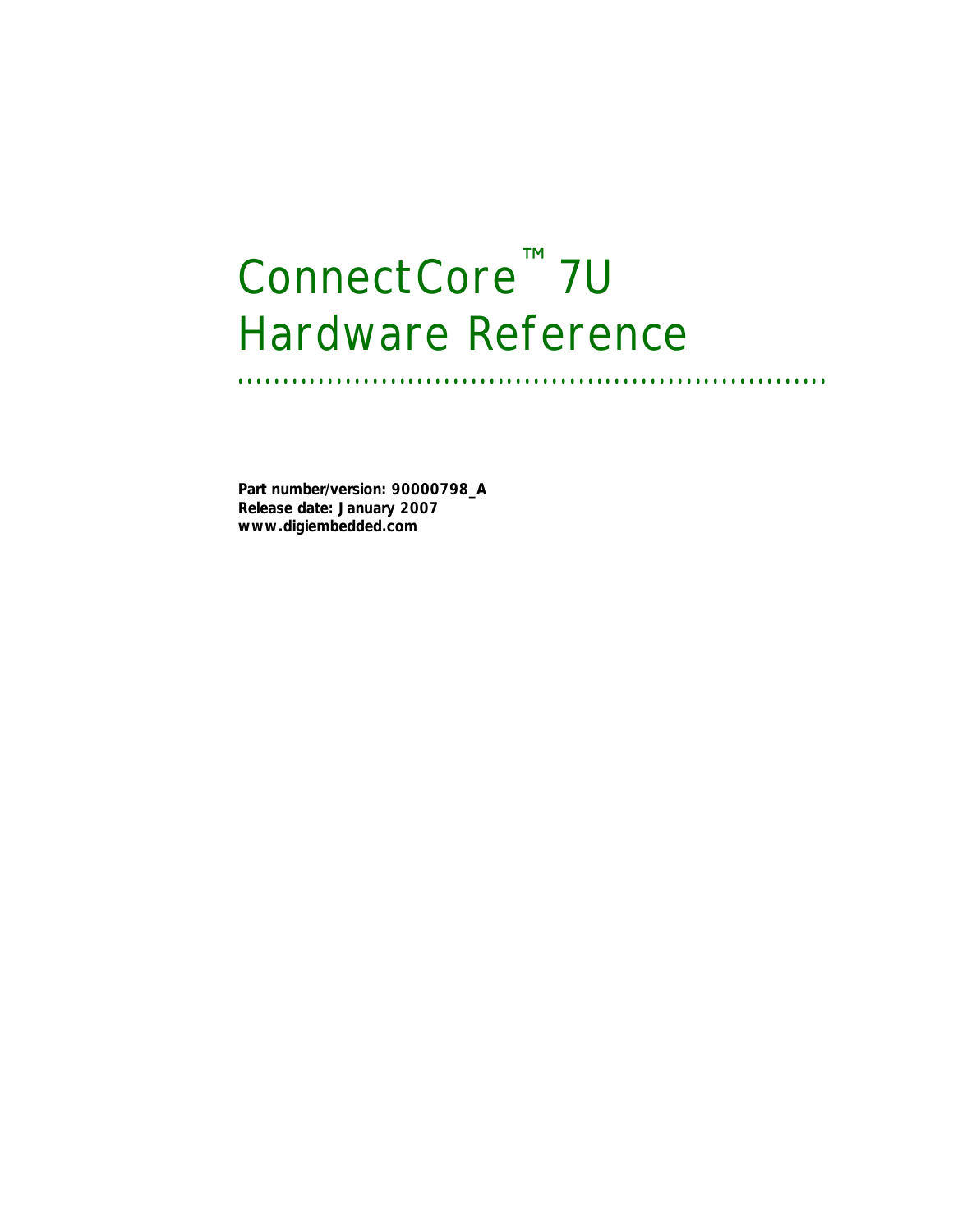©2007 Digi International Inc. Printed in the United States of America. All rights reserved.

Digi, Digi International, the Digi logo, a Digi International Company, Jump Start Kit, ConnectCore, NET+, NET+OS and NET+Works are trademarks or registered trademarks of Digi International, Inc. in the United States and other countries worldwide. All other trademarks are the property of their respective owners.

Information in this document is subject to change without notice and does not represent a committment on the part of Digi International.

Digi provides this document "as is," without warranty of any kind, either expressed or implied, including, but not limited to, the implied warranties of fitness or merchantability for a particular purpose. Digi may make improvements and/or changes in this manual or in the product(s) and/or the program(s) described in this manual at any time.

This product could include technical inaccuracies or typographical errors. Changes are made periodically to the information herein; these changes may be incorporated in new editions of the publication.

**Digi International, Inc. 11001 Bren Road East Minnetonka, MN 55343 U.S.A. United States: +1 877 912-3444 Other locations: +1 952 912-3444**

**www.digiembedded.com**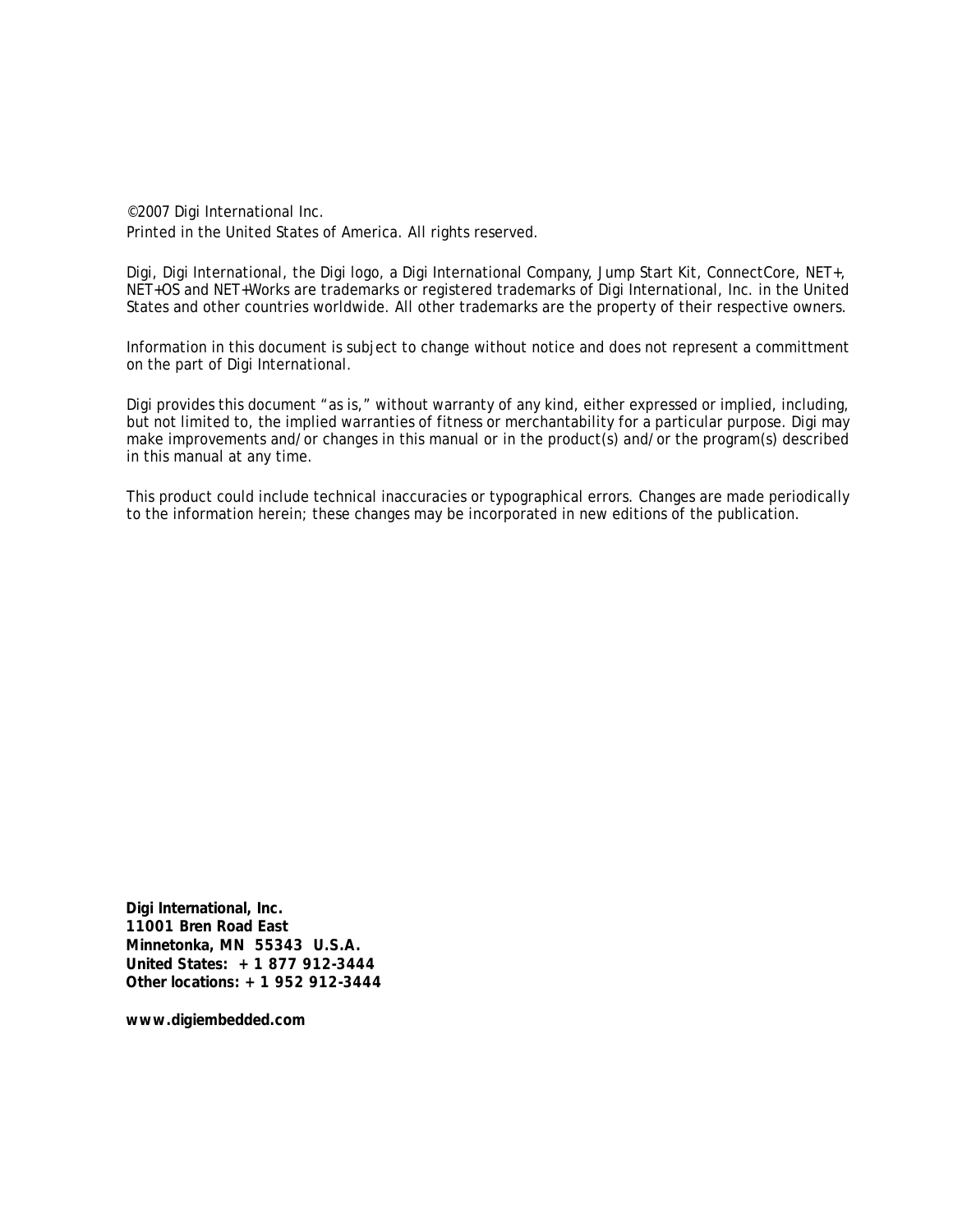# Contents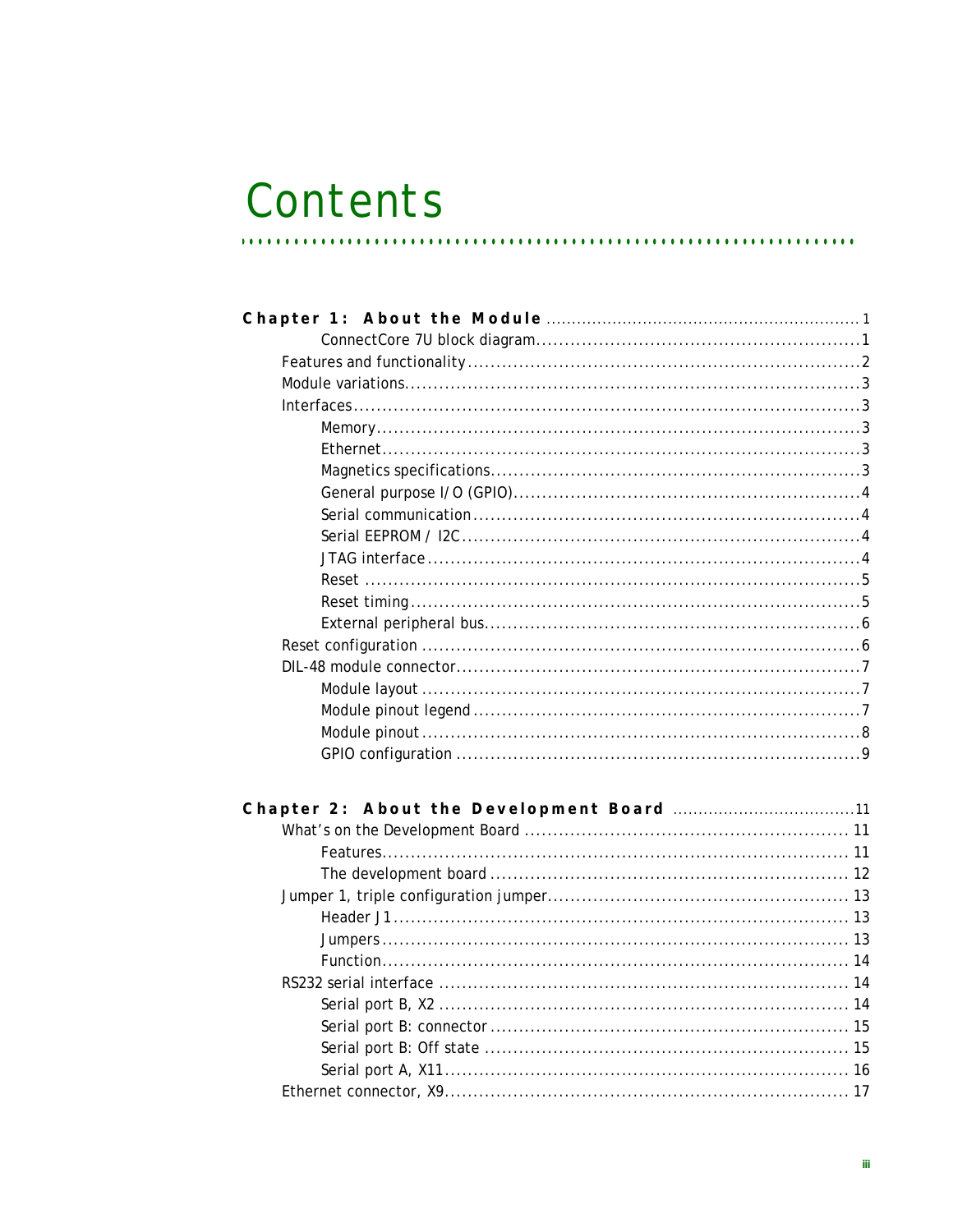| Appendix C: Module and Development Board Specifications.29 |  |
|------------------------------------------------------------|--|
|                                                            |  |
|                                                            |  |
|                                                            |  |
|                                                            |  |
|                                                            |  |

Index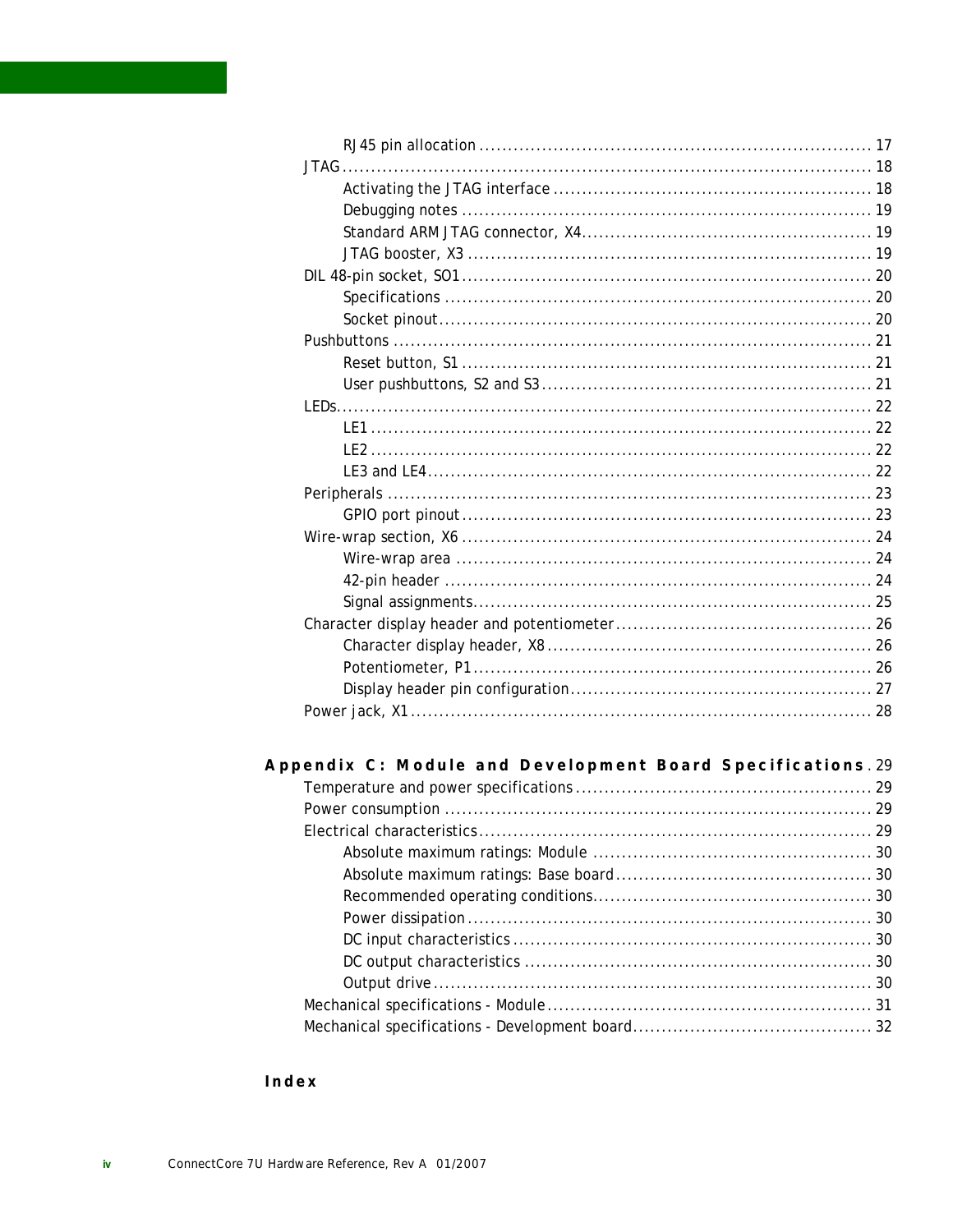# *Using this Guide* **. . . . . . . . . . . . . . . . . . . . . . . . . . . . . . . . . . . . . . . . . . . . . . . . . . . . . . . . . . . . . . . . . . . . .**

This guide provides information about the Digi ConnectCore 7U embedded core module.

**Conventions used in this guide**

This table describes the typographic conventions used in this guide:

| This convention    | Is used for                                          |
|--------------------|------------------------------------------------------|
| <i>italic</i> type | Emphasis, new terms, variables, and document titles. |
| monospaced type    | Filenames, pathnames, and code examples.             |

# **. . . . . . . . . . . . . . . . . . . . . . . . . . . . . . . . . . . . . . . . . . . . . . . . . . . . . . . . . . . . . . . . . . . . . . . . . . . . . . . . . . Digi information**

| Related<br>documentation        | For additional documentation, see the Documentation folder in the NET+OS Start<br>menu.                                                                                                                  |                                                                                                                                                                   |
|---------------------------------|----------------------------------------------------------------------------------------------------------------------------------------------------------------------------------------------------------|-------------------------------------------------------------------------------------------------------------------------------------------------------------------|
| <b>Documentation</b><br>updates | Digi occasionally provides documentation updates on the Web site<br>(www.digiembedded.com/support).                                                                                                      |                                                                                                                                                                   |
|                                 | latest version.                                                                                                                                                                                          | Be aware that if you see differences between the documentation you received in<br>your package and the documentation on the Web site, the Web site content is the |
| <b>Support</b>                  | To get help with a question or technical problem with this product, or to make<br>comments and recommendations about our products or documentation, use the<br>contact information listed in this table: |                                                                                                                                                                   |
|                                 | For                                                                                                                                                                                                      | <b>Contact information</b>                                                                                                                                        |
|                                 | <b>Technical support</b>                                                                                                                                                                                 | www.digiembedded.com/support                                                                                                                                      |
|                                 |                                                                                                                                                                                                          | United States: +1 877 912-3444<br>Other locations: +1 952 912-3444                                                                                                |
|                                 |                                                                                                                                                                                                          |                                                                                                                                                                   |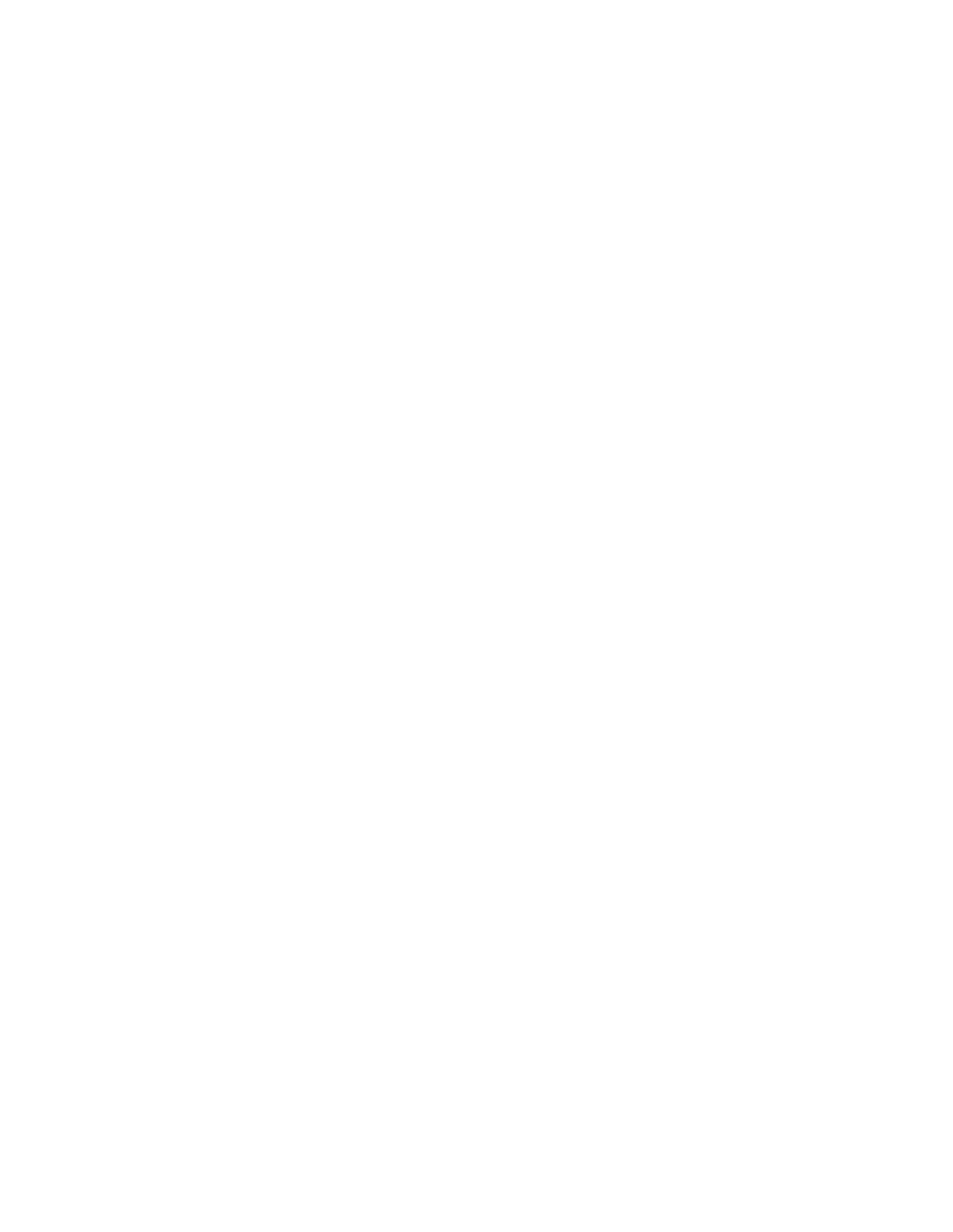# <span id="page-6-3"></span><span id="page-6-0"></span>*About the Module*

**CHAPTER 1**

<span id="page-6-4"></span> ${\bf B}$ uilt on leading NetSilicon® 32-bit NET+ARM technology, the ConnectCore 7U is a powerful and universal embedded core processor module in a compact 48-pin DIP (dual in-line package) form factor. The module provides the ideal core processor platform for product designs demanding an additional level of performance, connectivity, and development platform flexibility.

The ConnectCore 7U embedded module offers 16 MB of RAM and up to 8 MB of onboard Flash memory, an integrated 10/100 Mb Ethernet MAC/PHY, up to two configurable UART/SPI ports, an  $1^2C$  bus software interface, 16 shared GPIO ports for application-specific use, and an external 10-bit address/8-bit data bus interface for added component integration flexibility.

The ConnectCore 7U module uses the NS7520 microprocessor. For information about the NS7520, see the *NS7520 Hardware Reference* available through your Jump Start kit.

<span id="page-6-2"></span><span id="page-6-1"></span>**ConnectCore 7U block diagram** This diagram shows how the NS7520 and ConnectCore 7U module work together.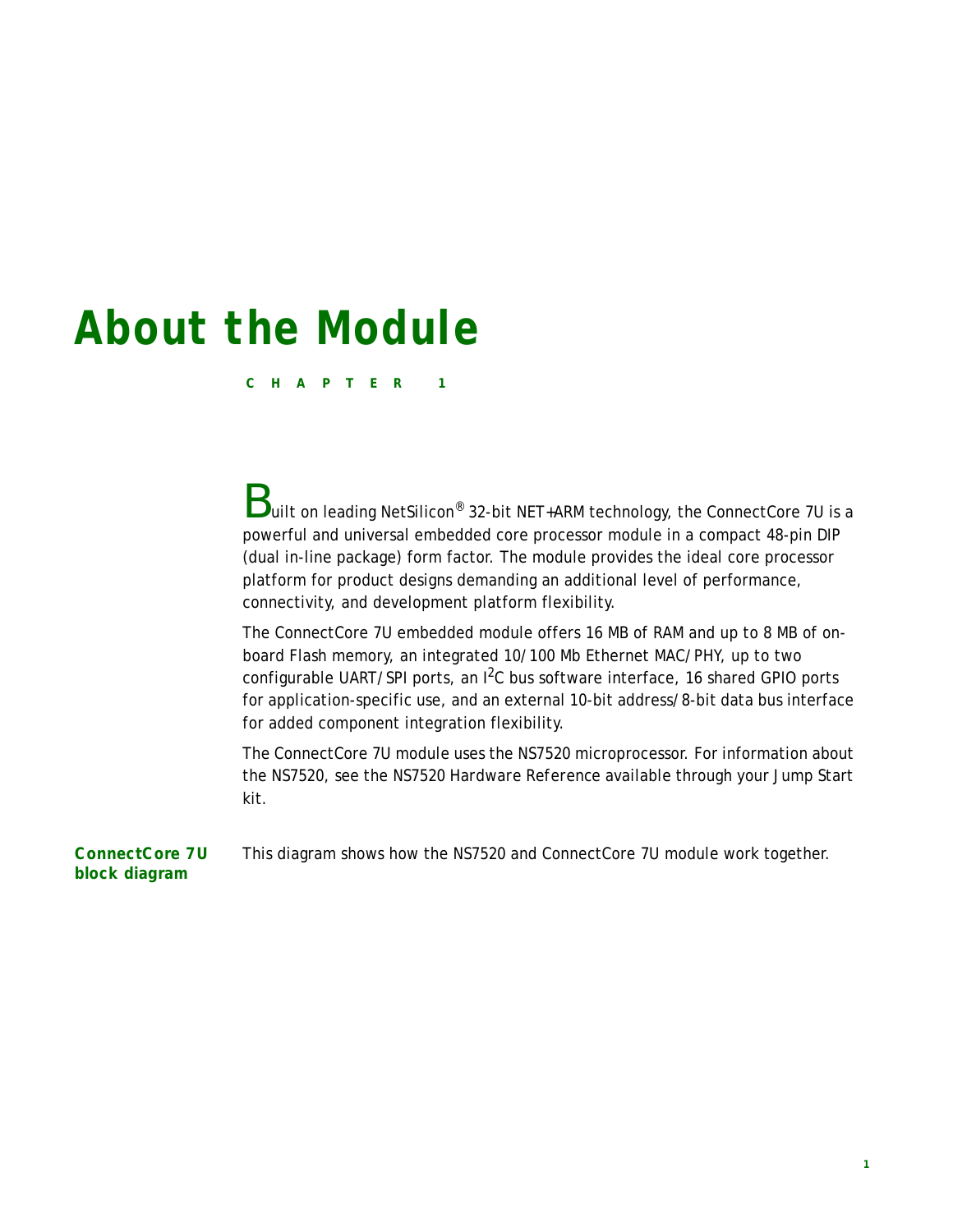**ABOUT THE MODULE** *Features and functionality*

**1**



# <span id="page-7-1"></span><span id="page-7-0"></span>**. . . . . . . . . . . . . . . . . . . . . . . . . . . . . . . . . . . . . . . . . . . . . . . . . . . . . . . . . . . . . . . . . . . . . . . . . . . . . . . . . . Features and functionality**

- - 55 MHz 32-bit NS7520 NET+ARM processor
	- Up to 16MB SDRAM, 32 bit wide
	- Up to 8MB Flash memory, 16 bit wide
	- PHY for 10/100 Base-T Ethernet connection
	- Two RS232 line drivers, LVTTL level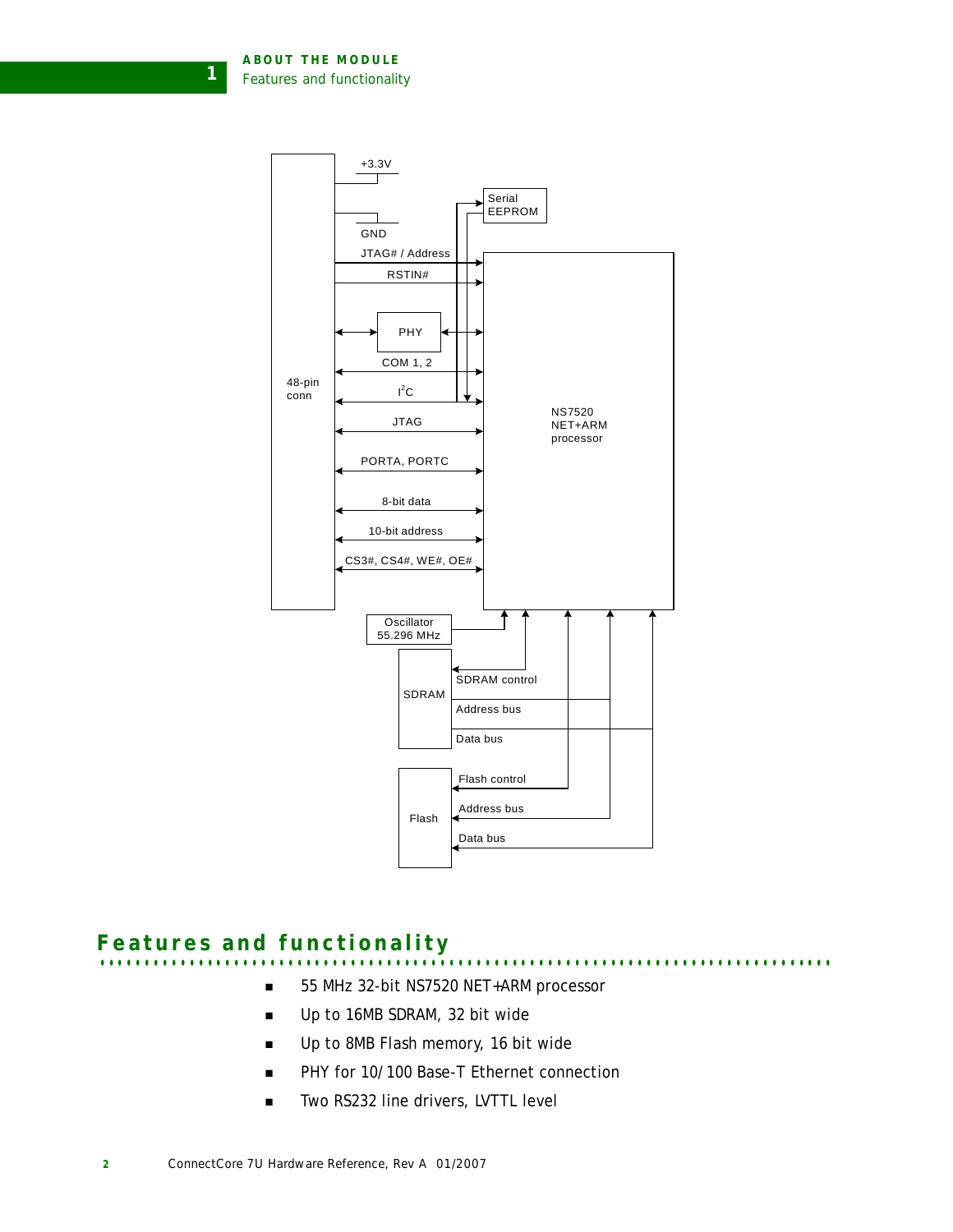- Serial EEPROM (8KB) for storing configuration parameters and MAC address
- External  $1^2C$  port (except addresses 0xA0 and 0xA1)
- Up to 16 programmable digital I/O pins (multiplexed with other functions)
- **JTAG** interface, multiplexed with five address lines
- 8-bit external data bus and 10-bit external address bus
- **Two external chip selects**
- Operating temperatures of 0°C-70°C or -40°C-+85°C

<span id="page-8-5"></span><span id="page-8-0"></span>**. . . . . . . . . . . . . . . . . . . . . . . . . . . . . . . . . . . . . . . . . . . . . . . . . . . . . . . . . . . . . . . . . . . . . . . . . . . . . . . . . . Module variations**

The ConnectCore 7U module is currently available in these standard variations:

- 16MB SDRAM, 8MB Flash, 8 kB EEPROM, Big Endian, 55MHz, 0°C min / 70°C max
- 16MB SDRAM, 2MB Flash, 8 kB EEPROM, Big Endian, 55 MHz, 0°C min / 70°C max
- 16MB SDRAM, 8MB Flash, 8 kB EEPROM, Big Endian, 55MHz, -40°C min / +85°C max

# <span id="page-8-1"></span>**. . . . . . . . . . . . . . . . . . . . . . . . . . . . . . . . . . . . . . . . . . . . . . . . . . . . . . . . . . . . . . . . . . . . . . . . . . . . . . . . . . Interfaces**

<span id="page-8-8"></span><span id="page-8-7"></span><span id="page-8-6"></span><span id="page-8-4"></span><span id="page-8-3"></span><span id="page-8-2"></span>

| <b>Memory</b>                      | The module provides 16MB of 32-bit wide SDRAM, in one SDRAM bank.<br>A 16-bit wide Flash device, which can provide up to 8 MB of Flash memory, is also<br>available. See the list of standard module configurations immediately before this<br>section.                |
|------------------------------------|------------------------------------------------------------------------------------------------------------------------------------------------------------------------------------------------------------------------------------------------------------------------|
| <b>Ethernet</b>                    | The module supports full-duplex and half-duplex modes for both 10 Mbps and 100<br>Mbps operations, as well as address filtering for broadcasts and multicasts. The PHY<br>on the module supports auto-negotiation and can drive a 100Base-Tx line or<br>10Base-T line. |
|                                    | The module provides four pins for connecting a twisted-pair RJ-45 interface using<br>an external transformer with a 1:1 turns ratio.                                                                                                                                   |
| <b>Magnetics</b><br>specifications | H1112 magnetics, 10/100 Base-T, 1:1 SMT, RM2.0, 12-pin, 0°C-70°C<br>Reference parts: Pulse H1278NL, Pulse H1112NL                                                                                                                                                      |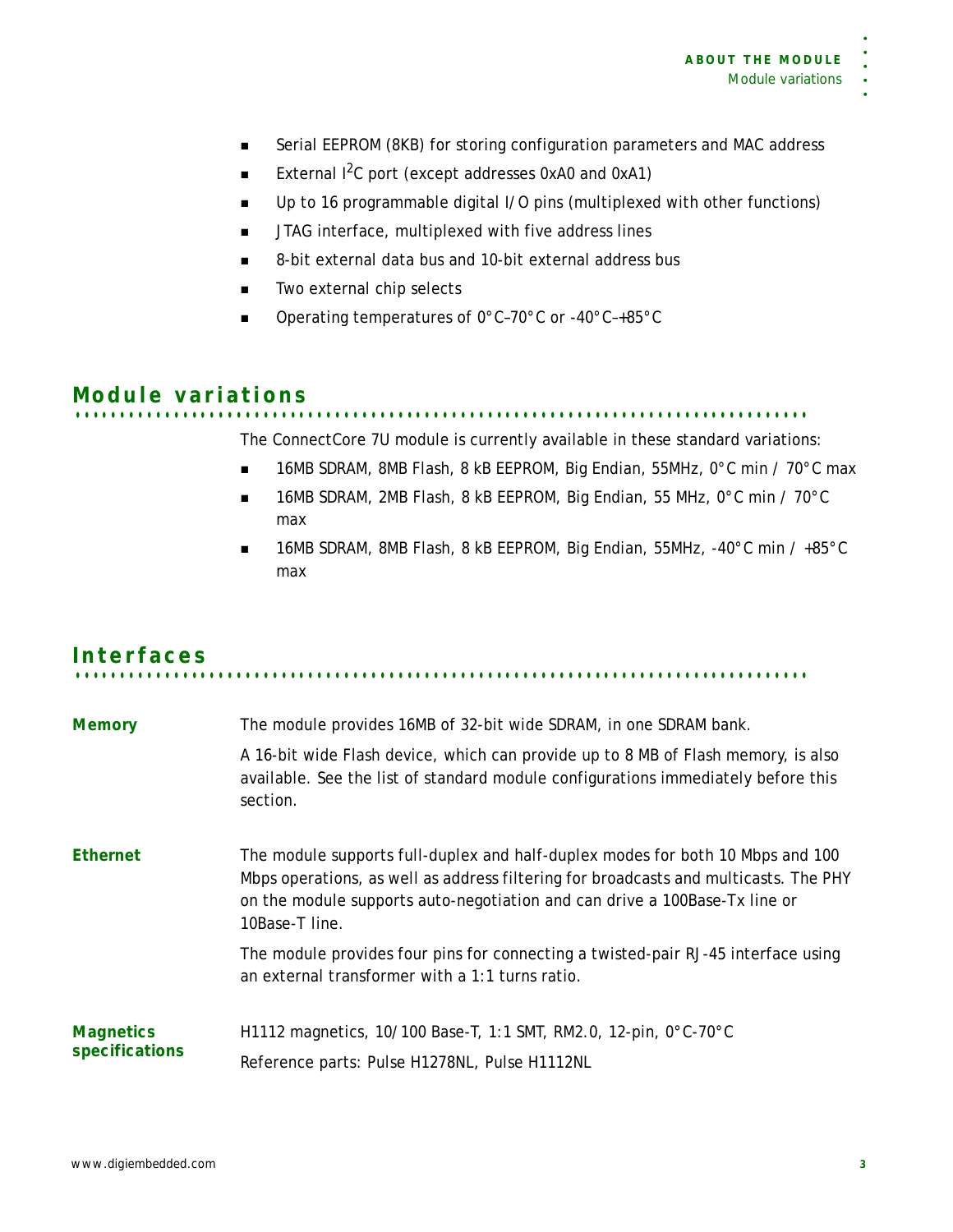<span id="page-9-4"></span>**1**

<span id="page-9-9"></span><span id="page-9-8"></span><span id="page-9-7"></span><span id="page-9-6"></span><span id="page-9-5"></span><span id="page-9-3"></span><span id="page-9-2"></span><span id="page-9-1"></span><span id="page-9-0"></span>

| <b>General purpose</b><br>$I/O$ (GPIO) | The module provides two 8-bit ports (PORTA and PORTC) for digital I/O. These 16<br>pins are multiplexed with other functions such as serial communication, external<br>DMA, or other, special functions. You can configure all pins individually as inputs or<br>outputs, with these exceptions: |  |  |
|----------------------------------------|--------------------------------------------------------------------------------------------------------------------------------------------------------------------------------------------------------------------------------------------------------------------------------------------------|--|--|
|                                        | PORTC2 is hardwired for use as I2C_SDA.<br>■                                                                                                                                                                                                                                                     |  |  |
|                                        | PORTC6 is hardwired for use as I2C_SCL.<br>$\blacksquare$                                                                                                                                                                                                                                        |  |  |
|                                        | PORTC4 provides a reset output until the startup code initializes the port pin.<br>■<br>PORTC4 outputs a reset pulse that remains in output mode as active high until<br>the code sets it otherwise                                                                                              |  |  |
|                                        | Note: You can use pins C0, C1, and C3 to generate a level-sensitive interrupt to the<br>ARM core's IRQ signal.                                                                                                                                                                                   |  |  |
| <b>Serial</b><br>communication         | The module implements two independent serial channels that operate in these<br>modes:                                                                                                                                                                                                            |  |  |
|                                        | UART (universal asynchronous/synchronous receive/transmitter) mode. This<br>$\blacksquare$<br>mode operates at speeds up to 230 kbps, with 5 to 8 data bits; odd, even, or no<br>parity; and 1 or 2 stop bits.                                                                                   |  |  |
|                                        | SPI (serial peripheral interface) mode. Use this full-duplex, synchronous 4-<br>■<br>wire interface to connect different peripherals to the module.<br>Note: The NS7520 supports SPI master mode only.                                                                                           |  |  |
|                                        | The pins for the two serial channels are multiplexed with the 16 GPIO (general<br>purpose I/O) pins.                                                                                                                                                                                             |  |  |
|                                        | Serial port A is on PORTA, with all eight signals available: RxD, TxD#, RTS#,<br>$\blacksquare$<br>CTS#, DCD#, RI#, DSR#, and DTR#.                                                                                                                                                              |  |  |
|                                        | Serial port B is on PORTC, with six signals available: RxD, TxD#, RTS#, CTS#,<br>п<br>DCD#, and RI#. The remaining two pins are reserved for $I^2C$ use.                                                                                                                                         |  |  |
|                                        | The serial channel voltage level is 3.3V. For RS232 or RS485 communication, you<br>must use external drivers                                                                                                                                                                                     |  |  |
| <b>Serial EEPROM /</b><br>$1^2C$       | The module has a 8KB EEPROM with an $1^2C$ interface to provide storage for<br>configuration data, such as the MAC address for the Ethernet controller.                                                                                                                                          |  |  |
|                                        | Two GPIO pins - PORTC2 and PORTC6 - act as the $I^2C$ bus. You can connect any 3.3V<br>I <sup>2</sup> C device to these pins as long as the pins do not use address 0xA0 or 0xA1. These<br>addresses are used by the 8KB EEPROM on the module.                                                   |  |  |
| <b>JTAG</b> interface                  | The JTAG interface is used primarily for debug purposes. The five JTAG pins - TCK,<br>TMS, TDI, TDO, and TRST# - are multiplexed with five address lines (ADDR5 through<br>ADDR9) and are available on pins 2 through 6 on the module's DIL-48.                                                  |  |  |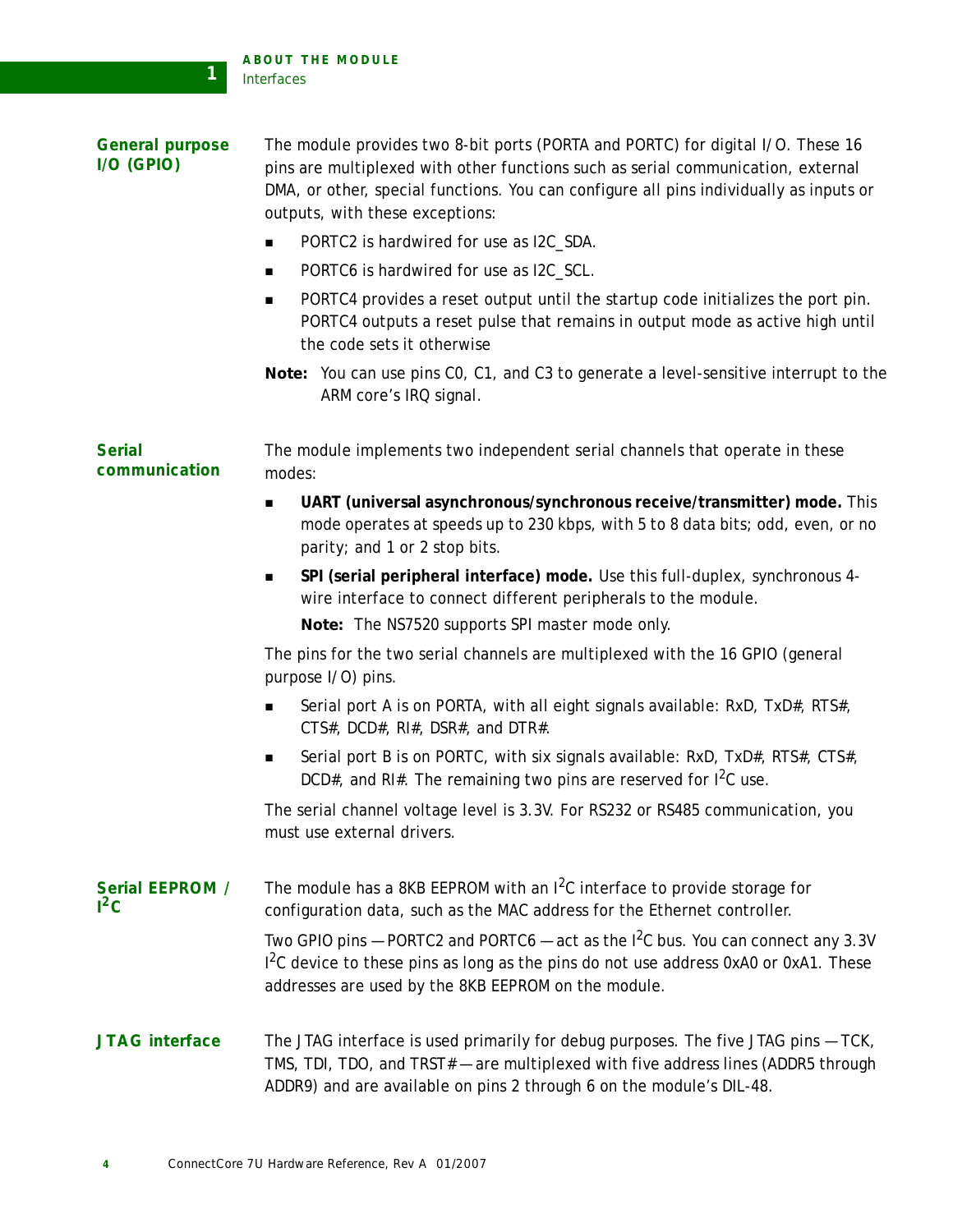Select the JTAG signals by tying pin 30 (LEDLNK/SEL#) low. When LEDLNK/SEL# is not tied to GND, it is used as the LEDLNK output from the PHY and drives an LED on the development board to indicate Ethernet link and activity.



For normal operation, you must not connect signal LEDLNK/SEL# to GND. If LEDLNK/SEL# is connected to ground, debug mode can be entered accidently, affecting normal operation.

<span id="page-10-2"></span><span id="page-10-0"></span>**Reset** A power-on reset controller resets all components on the module, if the power supply of the module is below 2.88V.

- The RESET# signal is output on pin 25 of the ConnectCore 7U connector, so it can be used to reset components on your base development board at power-on.
- **The RESET# signal has open drain characteristics allowing devices on your base** development board, such as a reset switch, to reset the module.
- The RESET# signal has a pullup resistor on the ConnectCore  $7U$ ; it's nominal value is 5K.
- **External reset sources connected to pin 25 of the module must also have open** drain characteristics. This is also true for a debugger controlling the reset signal of the module.
- The reset controller on the module does extend an external reset signal by (max) 560ms. This extra delay after end-of-reset must be considered when working with a debugger.
- **If your development board uses a pushbutton reset, it should not be connected** directly to pin 25. The pushbutton reset should be debounced on your base development board, to be compatible with the module.

### *Reset controller specifications*

Reference part: Fairchild FM1233A Supervisor, 2.88V, 140 ms, SOT23-3, -40°C-+105°C Bi-directional

### <span id="page-10-3"></span><span id="page-10-1"></span>**Reset timing**

| Reset time     | Value            |
|----------------|------------------|
| Minimum        | $140 \text{ ms}$ |
| <b>Typical</b> | 256 ms           |
| Maximum        | 560 ms           |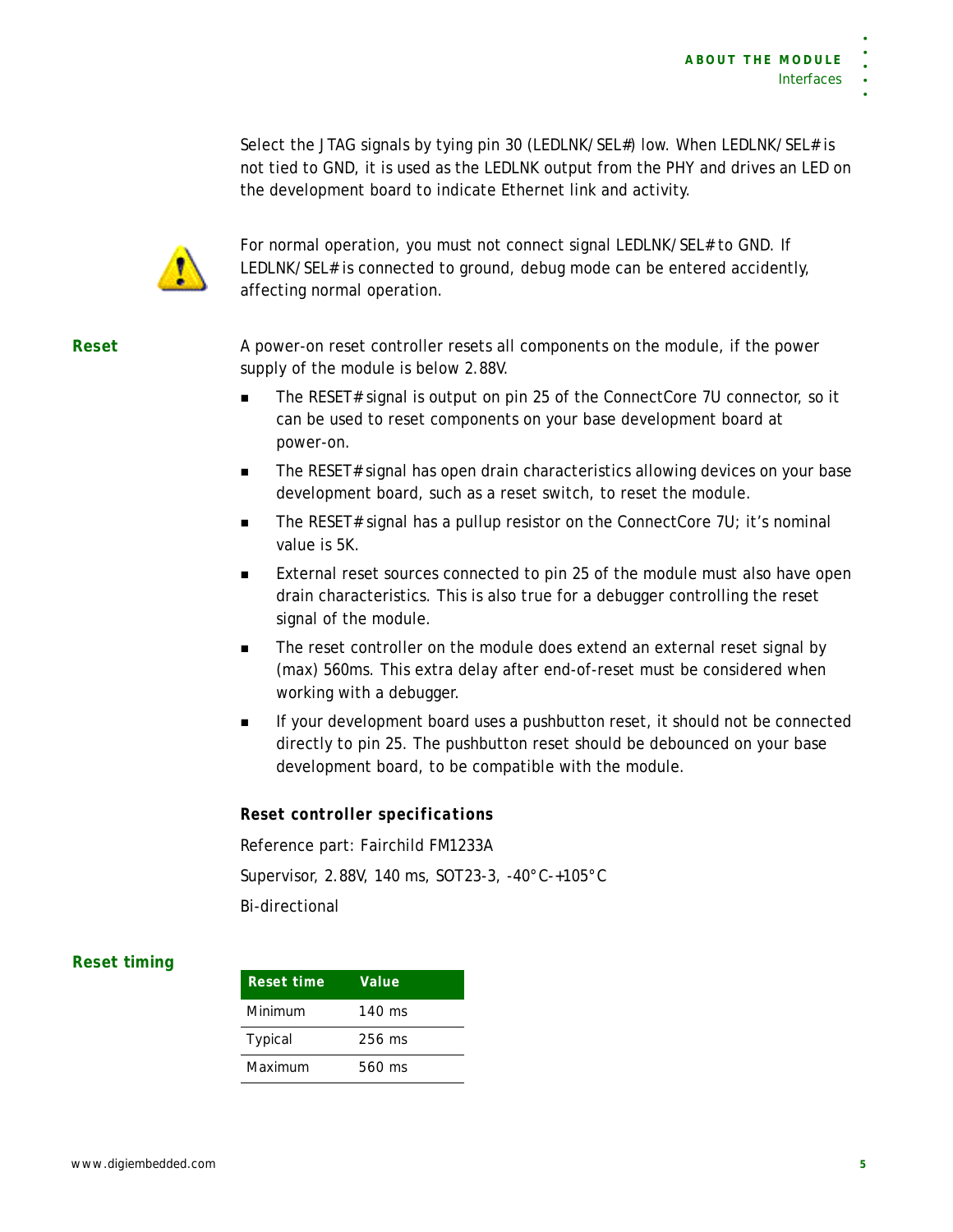**ABOUT THE MODULE** *Reset configuration*

<span id="page-11-2"></span><span id="page-11-0"></span>**External peripheral bus** The module provides an 8-bit data bus (DATA7 through DATA0) and a 10-bit address bus (ADDR0 through ADDR9) to connect peripherals to the module. Two individually programmable chip selects (CS3# and CS4#), as well as an OE# (output enable) signal and WE# (write enable) signal, allow you to connect a wide range of 8-bit peripherals directly to the module without additional glue logic.



**1**

The signals of this bus are the unbuffered CPU signals. Only a single load can be connected to these signals. If more than a single peripheral is connected to this bus, external buffers are needed.

The address bus signals configure the module at end of reset. You cannot connect extra pullups or pulldowns to the address bus.

# <span id="page-11-3"></span><span id="page-11-1"></span>**. . . . . . . . . . . . . . . . . . . . . . . . . . . . . . . . . . . . . . . . . . . . . . . . . . . . . . . . . . . . . . . . . . . . . . . . . . . . . . . . . . Reset configuration**

Configuration is done at the end of each hardware reset. The reset status of the NS7520 is configured by connecting pulldown resistors of ~1K0 to signals A27–A0. All address lines have an internal weak pullup. This is the default powerup configuration:

| Signal     | <b>Function</b>      | <b>Settings</b>                                             |
|------------|----------------------|-------------------------------------------------------------|
| A27        | Endian configuration | Little endian configuration<br>0                            |
|            |                      | Big endian configuration (Default)<br>1                     |
| A26        | CPU bootstrap        | CPU disabled, GEN_BUSER = $1(1/4)$<br>0<br>speed)           |
|            |                      | CPU enabled, $GEN_BUSER = 0$ (full speed)<br>1<br>(Default) |
| A25        | Bus arbiter setting  | External system bus arbiter<br>0                            |
|            |                      | Internal system bus arbiter (Default)<br>1                  |
| A[24:23]   | CSO/MMCR setting     | 00<br>8-bit SRAM, 63 wait states/b00                        |
|            |                      | 32-bit SRAM 63 wait states/b01<br>01                        |
|            |                      | 32-bit SRAM<br>10 <sup>1</sup>                              |
|            |                      | 11<br>16-bit SRAM, 63 wait states/b11                       |
|            |                      | (Default)                                                   |
| A[22:20]   | N/A                  | No connect                                                  |
| A[19:09]   | GEN_ID setting       | $GEN_lD = A[19:09]$ , Default = 0x3FF                       |
| A[08:07]   | PLL_IS setting       | $IS = A[8:7]$ , Default = 10                                |
| A[06:05]   | PLL_FS setting       | $FS = A[6:5]$ , Default = 00                                |
| $A{04:00}$ | PLL_ND setting       | $ND = A[4:0]$ , Default = 01101                             |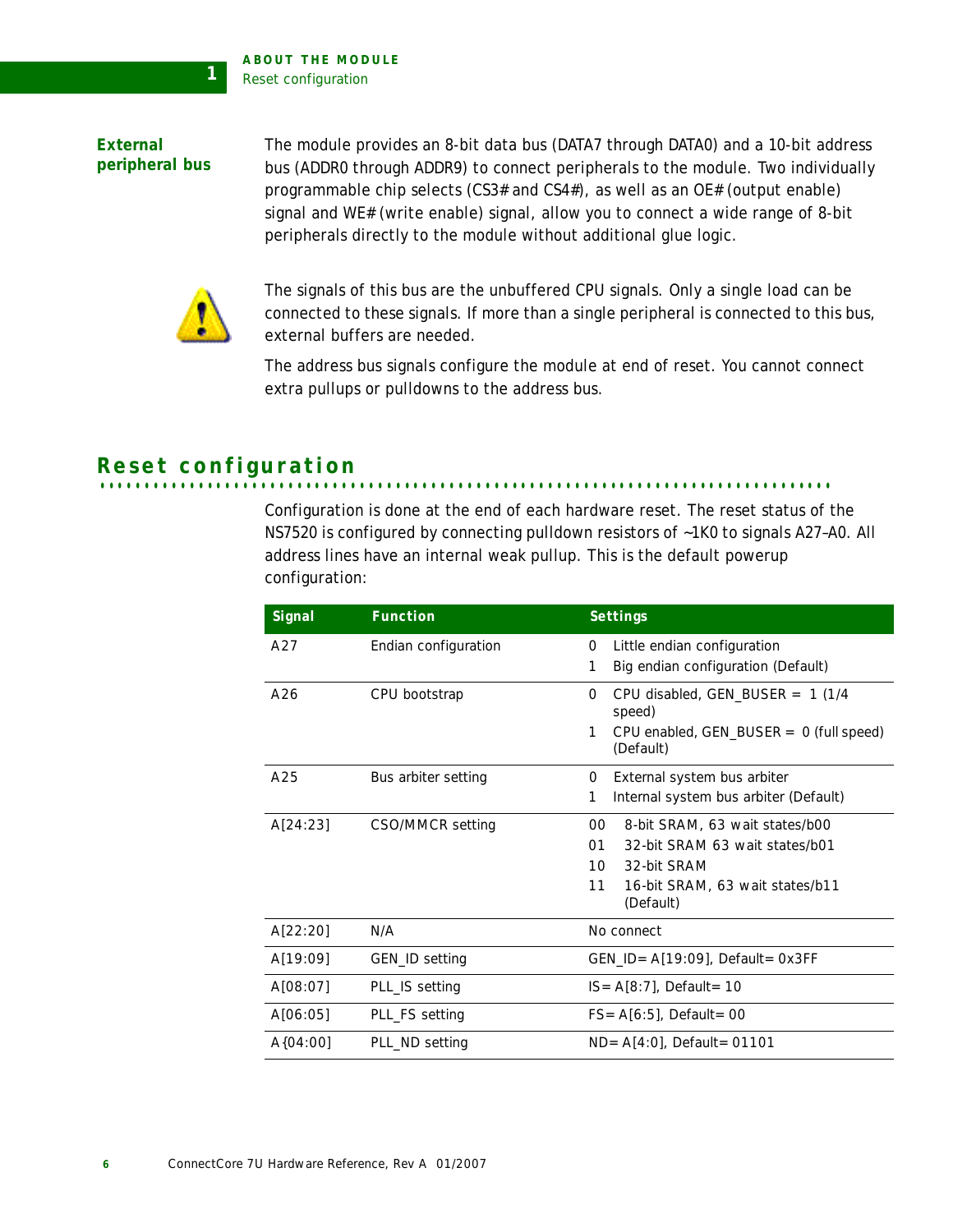<span id="page-12-4"></span><span id="page-12-0"></span>**. . . . . . . . . . . . . . . . . . . . . . . . . . . . . . . . . . . . . . . . . . . . . . . . . . . . . . . . . . . . . . . . . . . . . . . . . . . . . . . . . . DIL-48 module connector**

<span id="page-12-5"></span><span id="page-12-1"></span>**Module layout** The next drawings show the top and bottom of the module. The small black triangle in the lower left corner of the top drawing and lower right corner of the bottom drawing indicate where pin 1 is.

### *Top*



### *Bottom*

### <span id="page-12-3"></span><span id="page-12-2"></span>**Module pinout legend**

| Pin:    | Pin number on ConnectCore 7U connector                                                                                          |
|---------|---------------------------------------------------------------------------------------------------------------------------------|
| Signal: | Signal name                                                                                                                     |
| Type:   | $l =$ Input<br>$O =$ Output                                                                                                     |
| Drive:  | Output drive                                                                                                                    |
| U/D:    | $U = \text{pullup}$<br>$D =$ pulldown<br>$blank = neither a pulup nor a pulldown$<br>$w =$ weak (8.33K pullup, 10.30K pulldown) |
|         | <b>Description:</b> Pin description                                                                                             |

**Note:** The GPIO configurations for PORTA and PORTC values, described as *GPIO* in this table, are shown in tables following this section.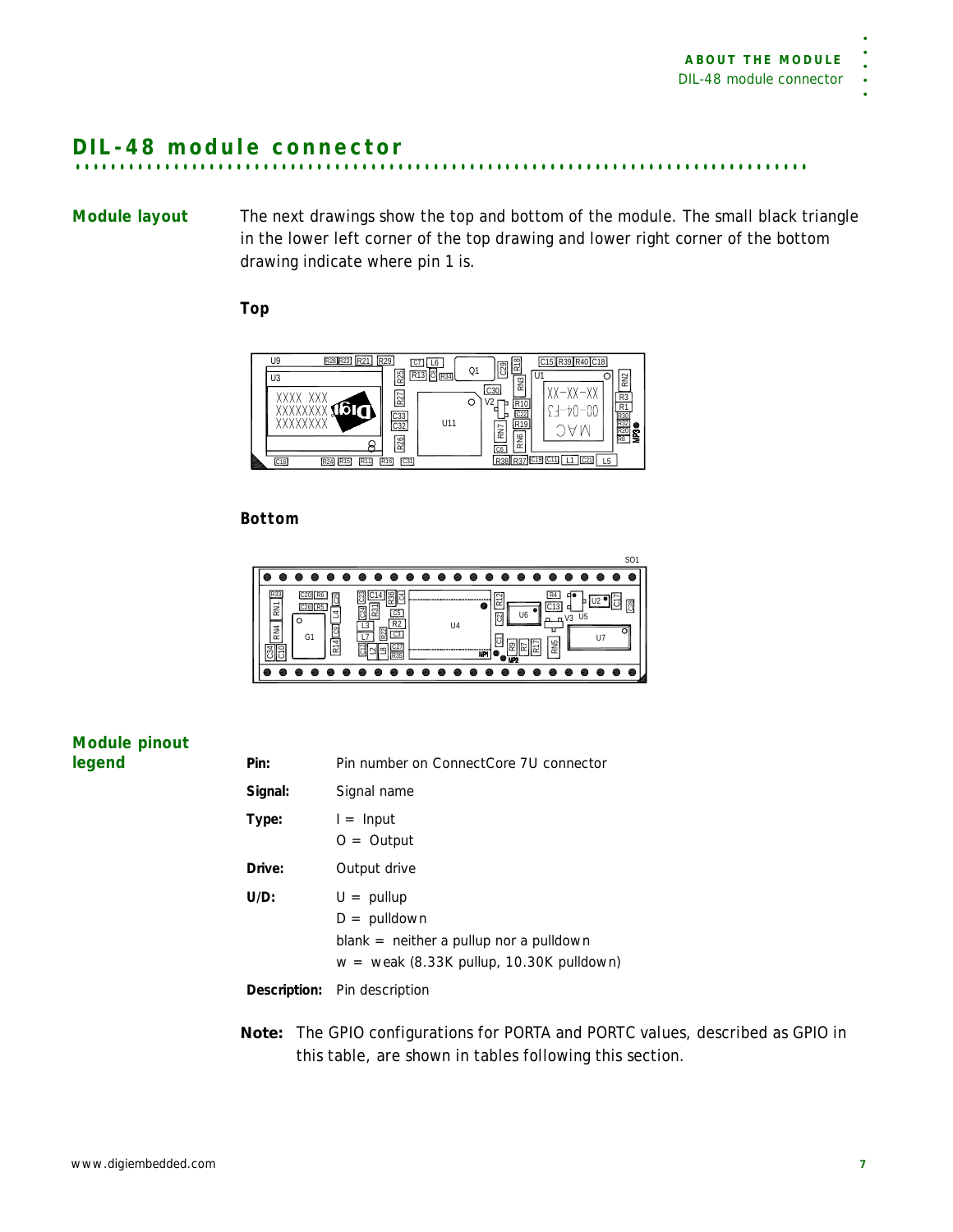## <span id="page-13-1"></span><span id="page-13-0"></span>**Module pinout**

**1**

| Pin            | Signal        | <b>Type</b>  | <b>Drive</b>     | U/D          | Description                        |
|----------------|---------------|--------------|------------------|--------------|------------------------------------|
| 1              | ADDR4         | $\circ$      | 4 mA             | <b>U 10K</b> |                                    |
| 2              | ADDR5         | O            | 4 mA             | <b>U 10K</b> | LEDLNK = $open$ (address function) |
|                | <b>TCK</b>    | L            |                  | <b>U 10K</b> | LEDLNK = $GND$ (JTAG function)     |
| 3              | ADDR6         | O            | 4 mA             | <b>U 10K</b> | LEDLNK = $open$ (address function) |
|                | <b>TMS</b>    | L            |                  | <b>U 10K</b> | LEDLNK = $GND$ (JTAG function)     |
| $\overline{4}$ | ADDR7         | O            | 4 mA             | <b>U 10K</b> | LEDLNK = $open$ (address function) |
|                | TDI           | L            |                  | <b>U 10K</b> | LEDLNK = $GND$ (JTAG function)     |
| 5              | ADDR8         | O            | 4 mA             | <b>U 10K</b> | LEDLNK = $open$ (address function) |
|                | <b>TDO</b>    | O            | 2 mA             | <b>U 10K</b> | LEDLNK = $GND$ (JTAG function)     |
| 6              | ADDR9         | $\circ$      | 4 mA             | <b>U 10K</b> | LEDLNK = $open$ (address function) |
|                | TRST#         | L            |                  | D w          | LEDLNK = $GND$ (JTAG function)     |
| $\overline{7}$ | PORTA0        | I/O          | 2 <sub>m</sub> A | U w          | <b>GPIO</b>                        |
| 8              | PORTA1        | I/O          | 2 <sub>m</sub> A | U w          | <b>GPIO</b>                        |
| 9              | PORTA2        | I/O          | 2 mA             | U w          | <b>GPIO</b>                        |
| 10             | PORTA3        | I/O          | 2 <sub>m</sub> A | U w          | <b>GPIO</b>                        |
| 11             | PORTA4        | I/O          | 2 <sub>m</sub> A | U w          | <b>GPIO</b>                        |
| 12             | PORTA5        | I/O          | 2 <sub>m</sub> A | U w          | <b>GPIO</b>                        |
| 13             | PORTA6        | I/O          | 2 <sub>m</sub> A | U w          | <b>GPIO</b>                        |
| 14             | PORTA7        | I/O          | 2 <sub>m</sub> A | U w          | <b>GPIO</b>                        |
| 15             | <b>PORTCO</b> | I/O          | 2 <sub>m</sub> A | U w          | <b>GPIO</b>                        |
| 16             | PORTC1        | I/O          | 2 <sub>m</sub> A | U w          | <b>GPIO</b>                        |
| 17             | I2C_SDA       | O            | 2 <sub>m</sub> A | <b>U 4K7</b> | Hardwired $-12C$ data signal       |
| 18             | PORTC3        | I/O          | 2 <sub>m</sub> A | U w          | <b>GPIO</b>                        |
| 19             | PORTC4        | I/O          | 2 <sub>m</sub> A | U w          | <b>GPIO</b>                        |
| 20             | PORTC5        | I/O          | 2 <sub>m</sub> A | U w          | <b>GPIO</b>                        |
| 21             | I2C_SCL       | I/O          | 2 mA             | <b>U 4K7</b> | Hardwired $ I^2C$ clock signal     |
| 22             | PORTC7        | I/O          | 2 mA             | U w          | <b>GPIO</b>                        |
| 23             | 3.3V          | P            | n/a              |              | 3.3V power connection              |
| 24             | <b>GND</b>    | P            | n/a              |              | Ground connection                  |
| 25             | RSTIO#        | I/O          | 5 <sub>mA</sub>  | <b>U 5K</b>  | Reset (bi-directional)             |
| 26             | <b>TPIP</b>   | $\mathsf{I}$ | n/a              |              | Ethernet input +                   |
| 27             | <b>TPIN</b>   | L            | n/a              |              | Ethernet input-                    |
| 28             | <b>TPOP</b>   | ${\cal O}$   | n/a              |              | Ethernet output +                  |
| 29             | <b>TPON</b>   | $\rm{O}$     | n/a              |              | Ethernet output-                   |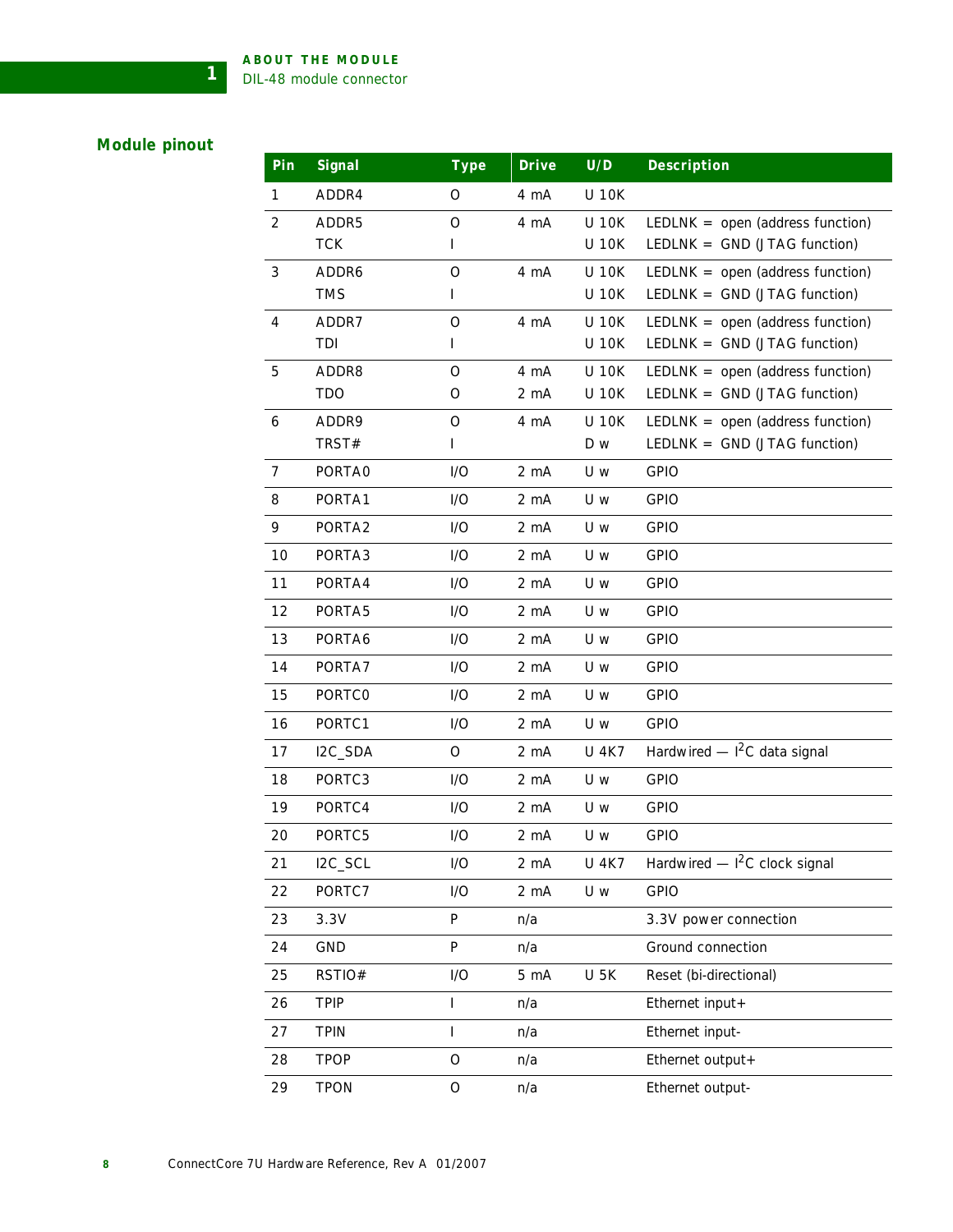| Pin | Signal            | <b>Type</b>              | <b>Drive</b> | U/D          | Description                                                               |
|-----|-------------------|--------------------------|--------------|--------------|---------------------------------------------------------------------------|
| 30  | LEDLNK/SEL#       | $\Omega$<br>$\mathsf{I}$ | n/a          |              | Ethernet activity LED<br>ADDR/JTAG selection: GND= JTAG,<br>$open = A5A9$ |
| 31  | NC                | I/O                      | n/a          |              | Reserved                                                                  |
| 32  | <b>NC</b>         | 1/O                      | n/a          |              | Reserved                                                                  |
| 33  | DATA7             | 1/O                      | 4 mA         |              | External data line D7                                                     |
| 34  | DATA6             | 1/O                      | 4 mA         |              | D <sub>6</sub>                                                            |
| 35  | DATA5             | 1/O                      | 4 mA         |              | D <sub>5</sub>                                                            |
| 36  | DATA4             | 1/O                      | 4 mA         |              | D <sub>4</sub>                                                            |
| 37  | DATA3             | 1/O                      | 4 mA         |              | D <sub>3</sub>                                                            |
| 38  | DATA <sub>2</sub> | 1/O                      | 4 mA         |              | D <sub>2</sub>                                                            |
| 39  | DATA1             | I/O                      | 4 mA         |              | D <sub>1</sub>                                                            |
| 40  | DATA0             | 1/O                      | 4 mA         |              | D <sub>0</sub>                                                            |
| 41  | <b>ADDRO</b>      | $\circ$                  | 4 mA         | <b>U 10K</b> | Address line                                                              |
| 42  | ADDR1             | $\mathbf{O}$             | 4 mA         | <b>U 1K</b>  | Address line                                                              |
| 43  | ADDR2             | $\circ$                  | 4 mA         | <b>U 1K</b>  | Address line                                                              |
| 44  | ADDR3             | $\circ$                  | 4 mA         | <b>U 10K</b> | Address line                                                              |
| 45  | WE#               | $\circ$                  | 4 mA         |              | Write enable                                                              |
| 46  | OE#               | $\Omega$                 | 4 mA         |              | Output enable                                                             |
| 47  | CS3#              | $\circ$                  | 4 mA         |              | Chip select 3                                                             |
| 48  | CS4#              | O                        | 4 mA         |              | Chip select 4                                                             |

## <span id="page-14-1"></span><span id="page-14-0"></span>**GPIO configuration**

The next table shows the configuration for PORTA and PORTC. In the second *Serial* column in both tables, *Ser* indicates the serial channel:

- **PORTA configuration applies to serial port A.**
- **PORTC configuration applies to serial port B**

| <b>GPIO</b>    | Serial      | <b>Other</b> | Pin | 1/0 | <b>Serial</b>   | <b>Other</b>        |
|----------------|-------------|--------------|-----|-----|-----------------|---------------------|
| A7             | <b>TxDA</b> |              | 14  | 1/O | Ser B TxD       |                     |
| A6             | DTRA#       | DREQ1#       | 13  | 1/O | Ser B DTR#      | DMA channel 3/5 req |
| A <sub>5</sub> | RTSA#       |              | 12  | 1/O | Ser B RTS#      |                     |
| A <sup>4</sup> | RxCA /      |              | 11  | 1/O | Pgmbl Out /     |                     |
|                | RIA# /      |              |     |     | Ser B RxCLK /   |                     |
|                | OUT1A#      |              |     |     | Ser B ring      |                     |
|                |             |              |     |     | signal / Ser B  |                     |
|                |             |              |     |     | SPI clock (CLK) |                     |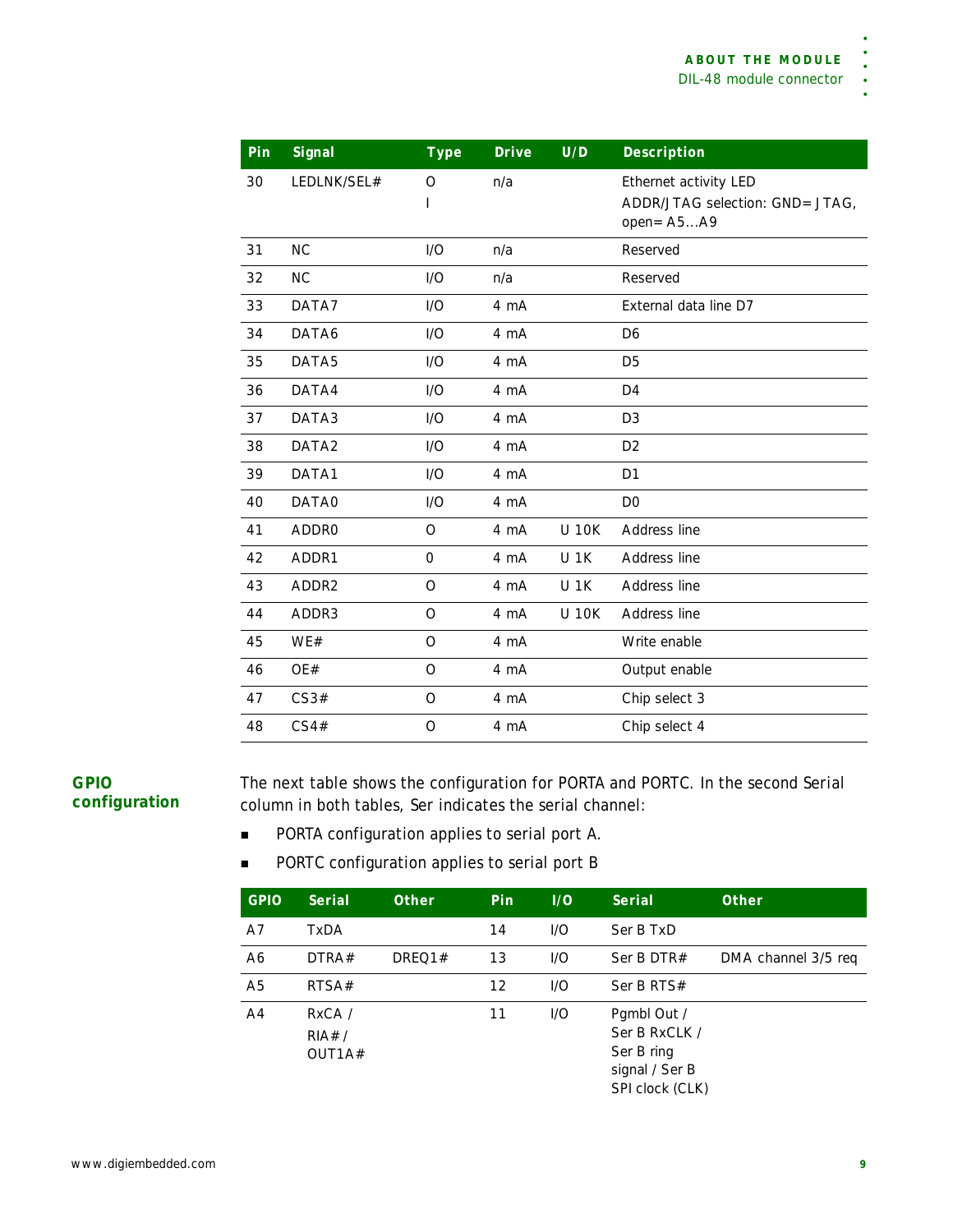**1**

| <b>GPIO</b>    | Serial                      | Other                      | Pin            | 1/0     | Serial                                                                          | Other                                                                                                                                                |
|----------------|-----------------------------|----------------------------|----------------|---------|---------------------------------------------------------------------------------|------------------------------------------------------------------------------------------------------------------------------------------------------|
| A3             | <b>RxDA</b>                 | DACK1#                     | 10             | I/O     | Ser B RxD                                                                       | DMA channel 3/5 ack                                                                                                                                  |
| A2             | DSRA#                       | <b>AMUX</b>                | 9              | I/O     | Ser B DSR#                                                                      | DRAM addr mux                                                                                                                                        |
| A <sub>1</sub> | CTSA#                       | DONE1_(O)                  | 8              | I/O     | Ser B CTS#                                                                      | DMA channel 3/5<br>DONE_Out                                                                                                                          |
| A <sub>0</sub> | TxCA /<br>OUT2A#/<br>DCDA#  | DONE1_(I)                  | $\overline{7}$ | I/O     | Pgmbl Out /<br>Ser B DCD /<br>Ser B SPI<br>Enable (SEL#) /<br>Ser B TxCLK       | DMA channel 3/5<br>DONE_In                                                                                                                           |
| C7             | TxDB                        |                            | 22             | 1/O     | Ser A TxD                                                                       | GEN interrupt out                                                                                                                                    |
| C <sub>6</sub> | DTRB#                       | DREQ2#                     | 21             | I/O     | Ser A DTR#                                                                      | DMA channel 4/6 req<br>$12C$ clock signal (SCL)                                                                                                      |
| C <sub>5</sub> | RTSB#                       | REJECT#                    | 20             | I/O     | Ser A RTS#                                                                      | CAM reject                                                                                                                                           |
| C <sub>4</sub> | RxCB/<br>$RIB#$ /<br>OUT1B# | RESET#                     | 19             | I/O     | Pgmbl Out /<br>Ser A RxCLK /<br>Ser A ring<br>signal / Ser A<br>SPI clock (CLK) | <b>RESET output</b>                                                                                                                                  |
| $C3*$          | <b>RxDB</b>                 | LIRQ3/<br>DACK2#           | 18             | I/O     | Ser A RxD                                                                       | Level-sensitive IRQ /<br>DMA channel 4/6 ack                                                                                                         |
| C <sub>2</sub> | DSRB#                       | <b>LIRQ2/</b><br>RPSF#     | 17             | $\circ$ | Ser A DSR#                                                                      | Level-sensitive IRQ /<br>CAM request<br>$12C$ data signal (SDA)                                                                                      |
| $C1*$          | CTSB#                       | <b>LIRQ1/</b><br>DONE2_(O) | 16             | I/O     | Ser A CTS#                                                                      | Level-sensitive IRQ /<br>DMA channel 4/6<br>DONE_Out                                                                                                 |
| $CO*$          | TxCB/<br>OUT2B/<br>DCDB#    | LIRQ0 /<br>DONE2_(I)       | 15             | I/O     | Pambl Out /<br>Ser A DCD /<br>Ser A SPI<br>enable (SEL#) /<br>Ser A TxCLK       | Level-sensitive IRQ /<br>DMA channel 4/6<br>DONE_In<br>$*$ You can use these GPIO pins to generate a level-sensitive interrupt to the ARM core's IRO |

<span id="page-15-0"></span>\* You can use these GPIO pins to generate a level-sensitive interrupt to the ARM core's IRQ signal.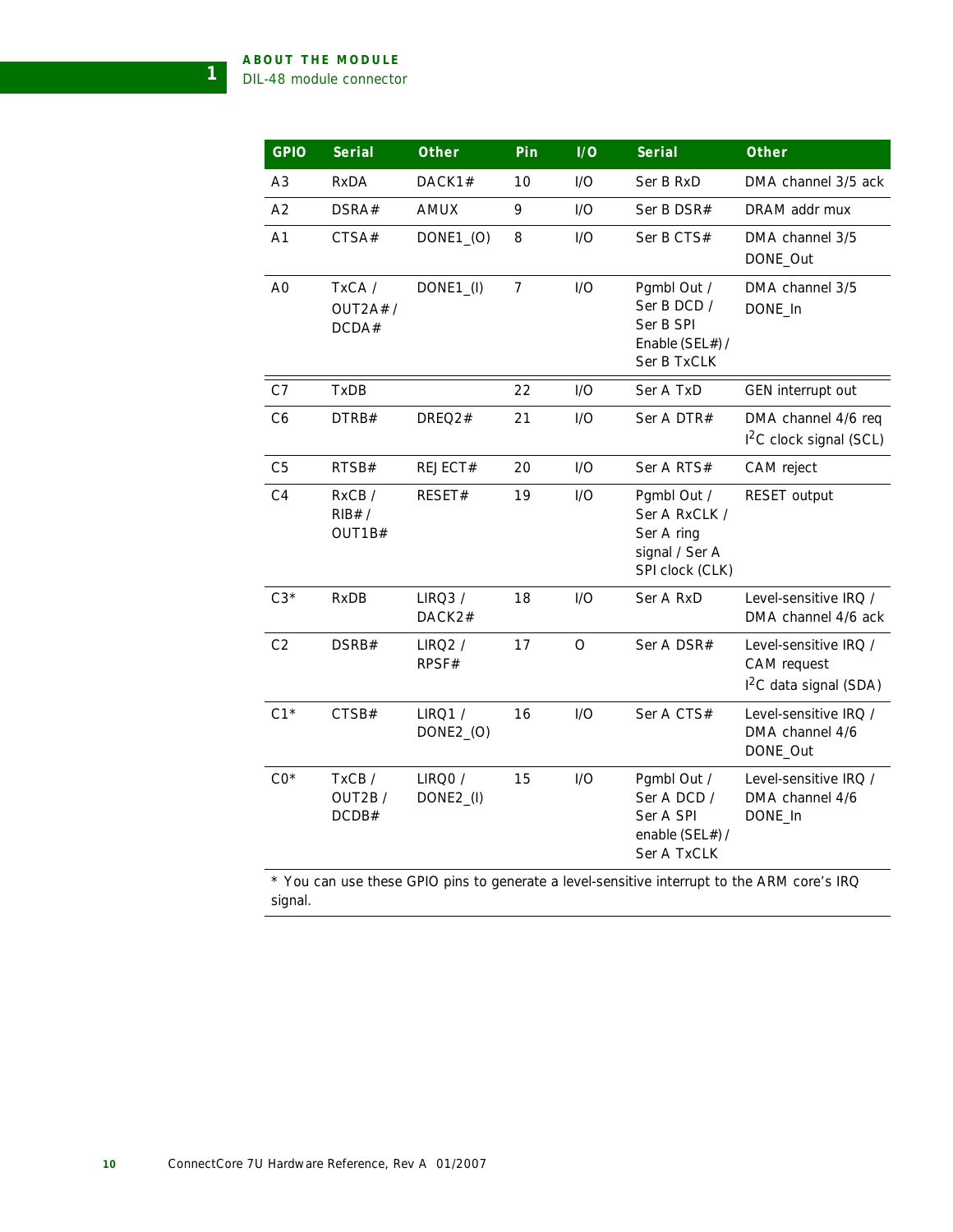# <span id="page-16-0"></span>*About the Development Board*

#### <span id="page-16-3"></span>**CHAPTER 2**

I his chapter describes the components of the ConnectCore 7U development board and explains how to configure the board to meet your requirements.

# <span id="page-16-1"></span>**. . . . . . . . . . . . . . . . . . . . . . . . . . . . . . . . . . . . . . . . . . . . . . . . . . . . . . . . . . . . . . . . . . . . . . . . . . . . . . . . . . What's on the Development Board**

<span id="page-16-4"></span><span id="page-16-2"></span>

- **Features** RS232 serial interface with DB9 connector
	- **Ethernet interface with RJ45 connector**
	- **EXECUTE:** LEDs for power and communication
	- **Two user connector pushbuttons for the application**
	- **Manual reset switch**
	- Support for external character display
	- **JTAG** interface

**Important** The development board in your development kit has three components that are not used in conjunction with the ConnectCore 7U. Please ignore these components:

- X7: USB Host connector
- X10: USB Device connector
- X12: Serial port 3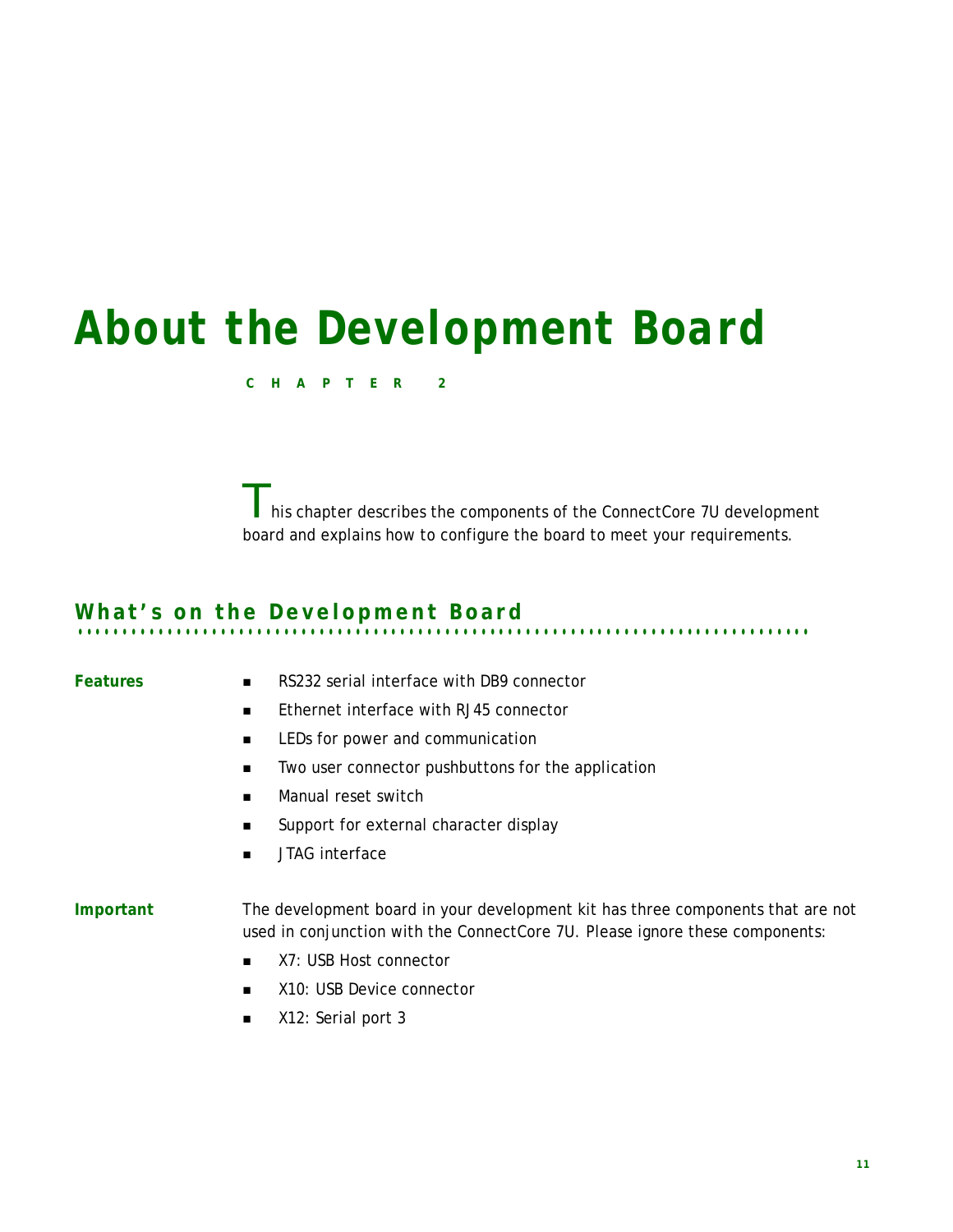### <span id="page-17-1"></span><span id="page-17-0"></span>**The development board**

**2**

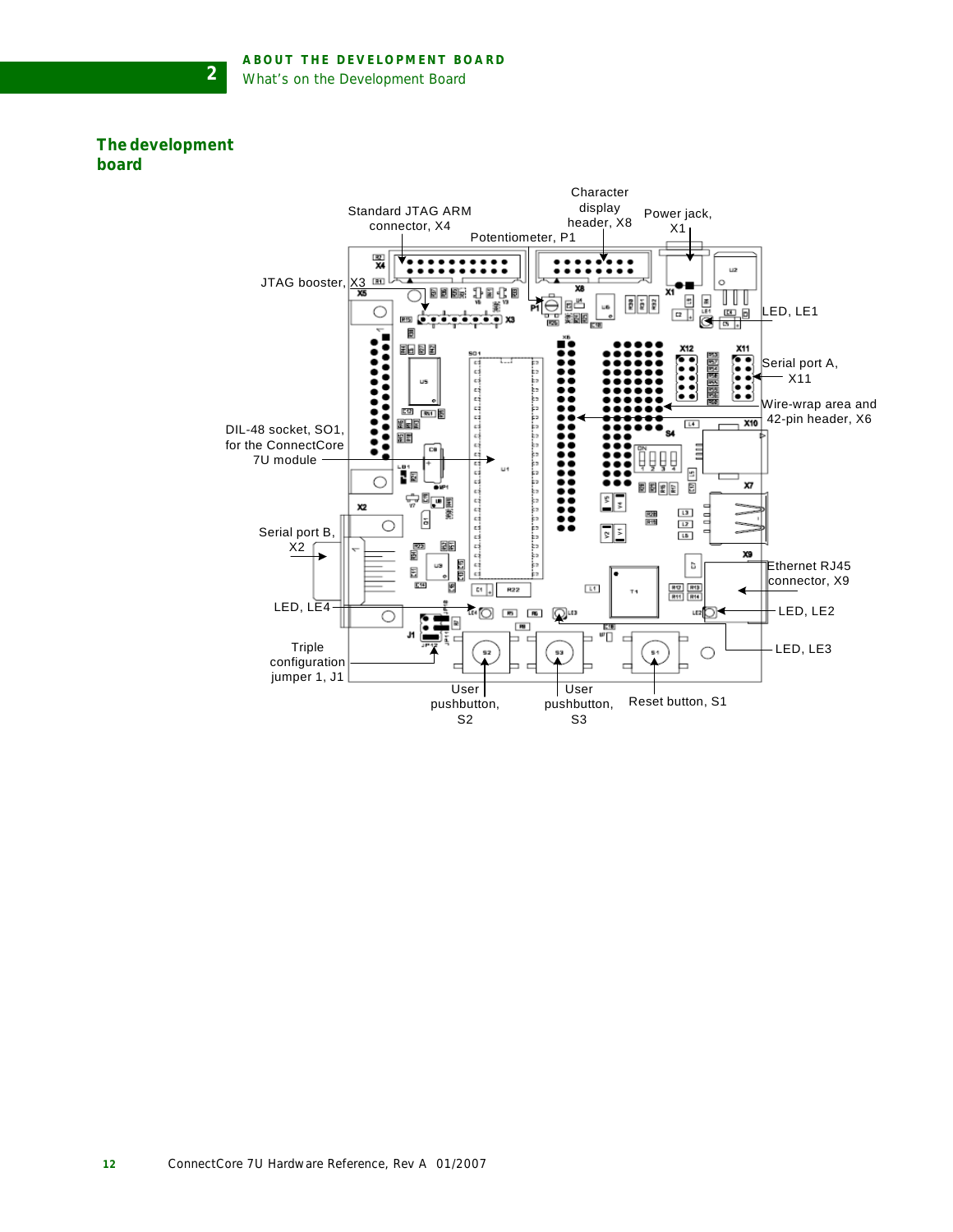<span id="page-18-5"></span><span id="page-18-0"></span>



<span id="page-18-3"></span><span id="page-18-1"></span>**Header J1** J1 is a 6-pin header that holds three jumpers — JP10, JP11, and JP12. Pin 1 is in the upper left corner of the header; Pin 6 is in the lower right corner.



#### <span id="page-18-4"></span><span id="page-18-2"></span>**Jumpers**

| Jumper           | Plugs onto   | Default delivery<br>status         | Jumper set              | Jumper not set           |
|------------------|--------------|------------------------------------|-------------------------|--------------------------|
| JP <sub>10</sub> | Pins 1 and 2 | Not set - Plugged on<br>pin 2 only | JTAG not<br>active      | JTAG active              |
| JP11             | Pins 3 and 4 | Not set - Plugged on<br>pin 4 only | RS232 driver<br>enabled | RS232 driver<br>disabled |
| JP12             | Pins 5 and 6 | Set — Plugged on pins 5<br>and 6   | LE3 and LE4<br>active   | LE3 and LE4<br>inactive  |

The jumpers are included with the development kit.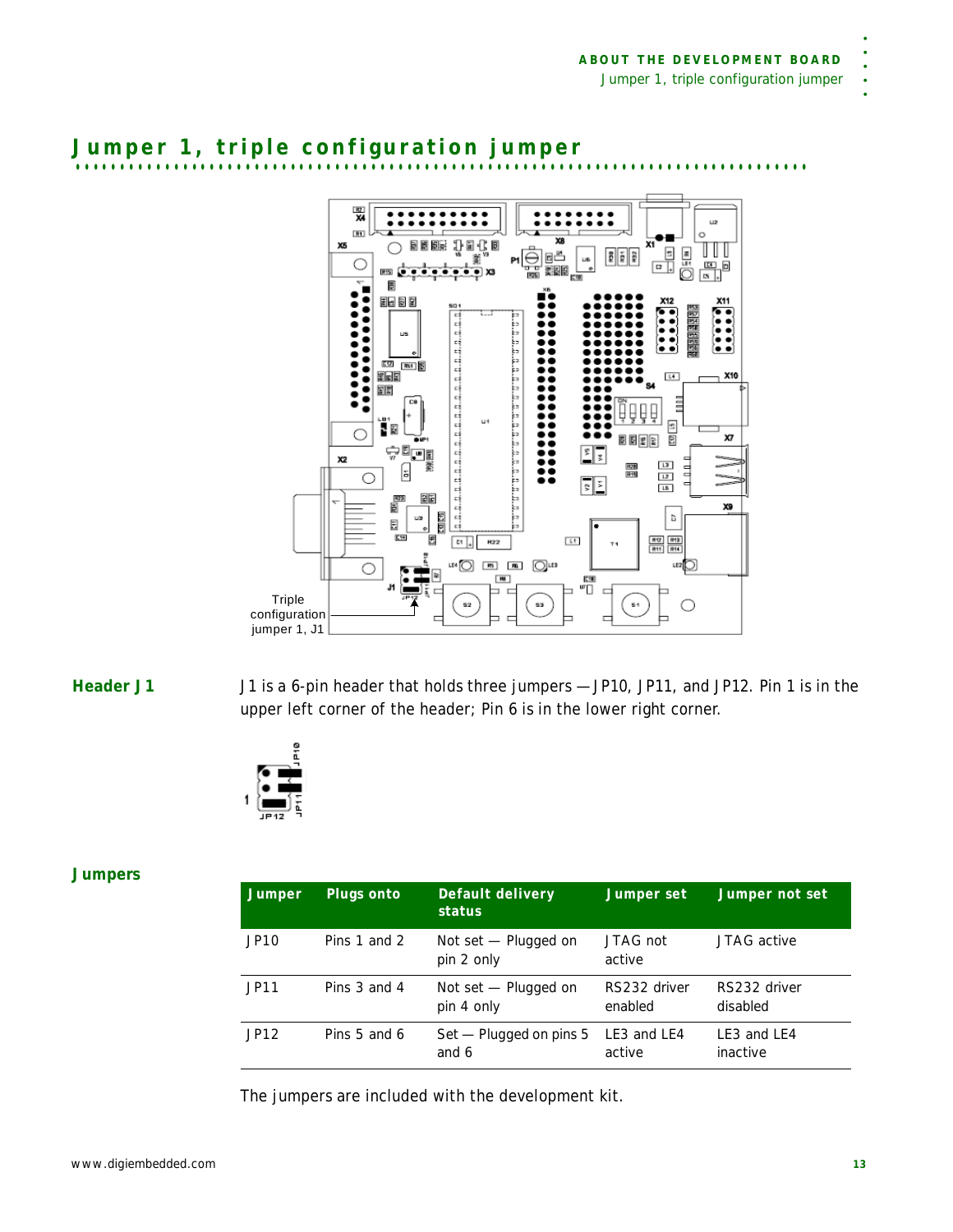<span id="page-19-4"></span><span id="page-19-0"></span>Function Use header J1 to enable or disable specific functionality on the development board:

- You can activate the JTAG interface by plugging JP10 on pins 1 and 2 of header J1.
- You can force the RS232 line driver into an *off* state by plugging JP11 on pins 3 and 4 of header J1.
- You can disable the LEDs connected to the PORTA4 and PORTA6 pins by removing JP12 from pins 5 and 6 of header J1.

## <span id="page-19-5"></span><span id="page-19-1"></span>**. . . . . . . . . . . . . . . . . . . . . . . . . . . . . . . . . . . . . . . . . . . . . . . . . . . . . . . . . . . . . . . . . . . . . . . . . . . . . . . . . . RS232 serial interface**

**2**

There are two serial ports — serial port A and serial port B— on the ConnectCore 7U development board. Because these ports are multiplexed with the programmable GPIO pins (PORTA and PORTC), only one serial port  $-$  serial port  $B -$  is preconfigured for use. You can configure serial port A to meet your application needs.



<span id="page-19-3"></span><span id="page-19-2"></span>**Serial port B, X2** Use serial port B as a console port for communication with a host PC. The development board comes with an RS232 driver (Maxim MAX3320) already assembled. This driver guarantees baud rates up to 250 kbps.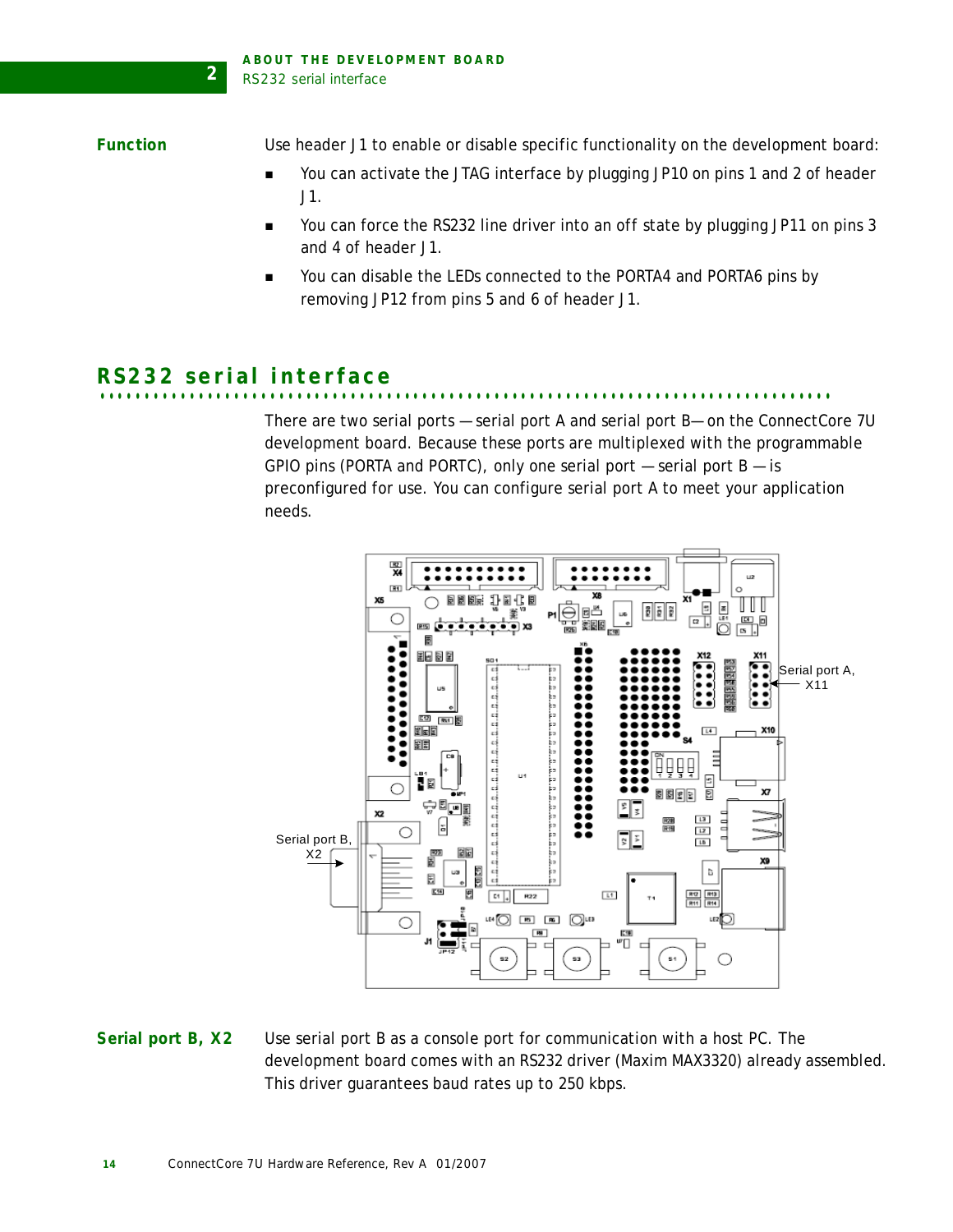Serial port B operates in asynchronous RS232 full-duplex mode. This port supports only the RTS and CTS hardware control signals, and connects to the ConnectCore 7U module's PORTC pins.

The development board serial port connector is a DB type connector (male). Pins are allocated on the connector as shown:

| <b>Pin</b>     | <b>Function</b> | Level        | Comment                |
|----------------|-----------------|--------------|------------------------|
| 1              | No connect      |              |                        |
| $\mathcal{P}$  | RXD             | <b>RS232</b> | PORTC3 (module pin 18) |
| 3              | TXD             | <b>RS232</b> | PORTC7 (module pin 22) |
| $\overline{4}$ | No connect      |              |                        |
| 5              | <b>GND</b>      |              |                        |
| 6              | No connect      |              |                        |
| 7              | RTS#            | <b>RS232</b> | PORTC5 (module pin 20) |
| 8              | CTS#            | RS232        | PORTC1 (module pin 16) |
| 9              | No connect      |              |                        |

<span id="page-20-3"></span><span id="page-20-1"></span>**Serial port B:** *Off* **state** If a serial connection is not necessary and the four PORTC pins (PORTC1, PORTC3, PORTC5, and PORTC7) are for GPIO, the RS232 line driver can be forced into an *off* state by plugging jumper JP11 on pins 3 and 4 of header J1. An *off* state means that the on-chip power supply is shut down.

**Important:** To disable the RS232 line driver, you must plug in JP11.

| Pin | 'A I | Description when inserted | <b>Factory default</b> |
|-----|------|---------------------------|------------------------|
|     |      | Serial driver forced off  | Not inserted           |
|     |      |                           |                        |

= connected pins

<span id="page-20-2"></span><span id="page-20-0"></span>**Serial port B: connector**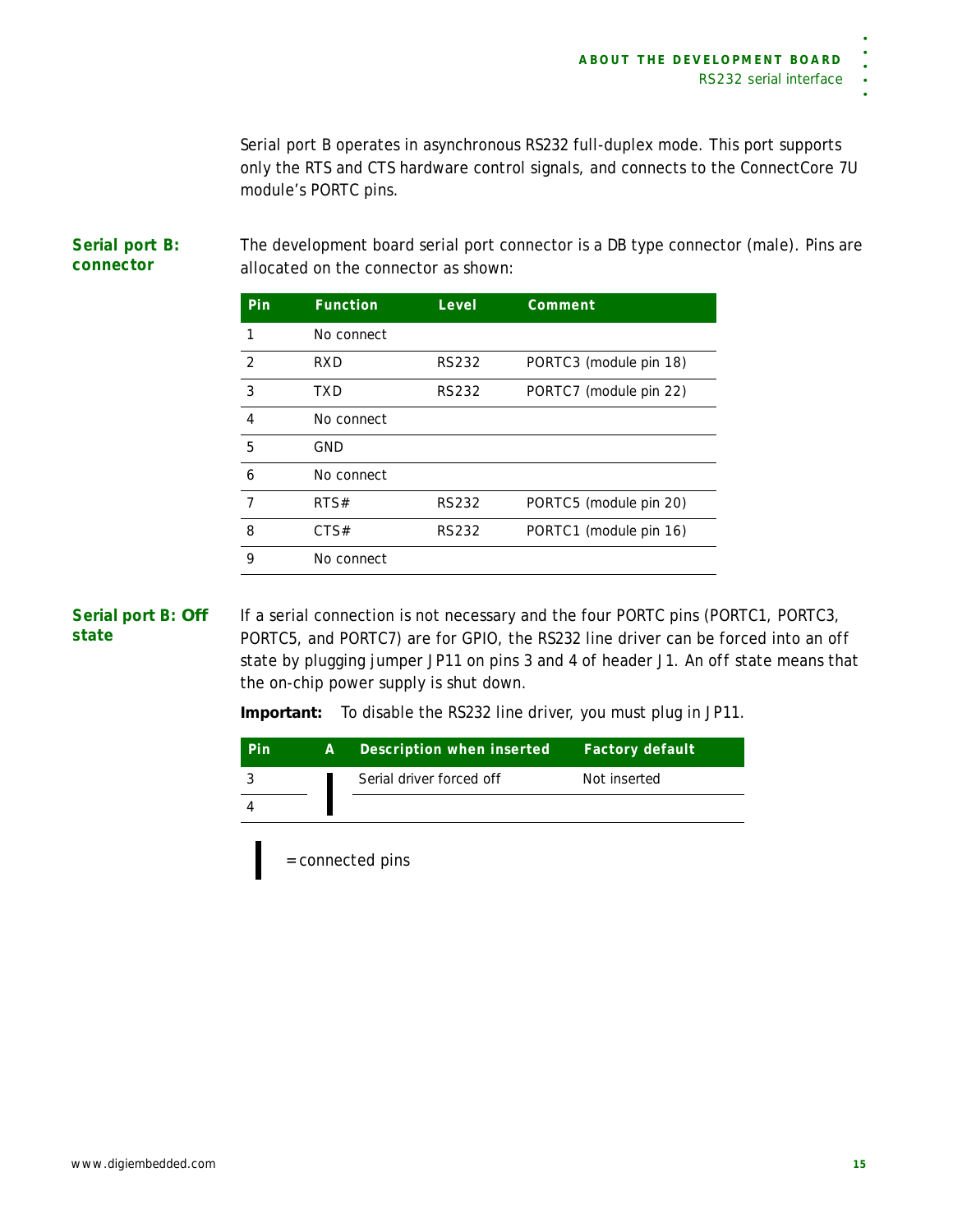### <span id="page-21-1"></span><span id="page-21-0"></span>**Serial port A, X11**

Serial port A connects to the module's PORTA pins. These pins lead to the wire-wrap area, so you can configure the port to meet the requirements of your application. The pins are also connected to connector X11 and are configured as shown:

| Pin            | <b>Function</b>  | Level | Comment                |
|----------------|------------------|-------|------------------------|
| 1              | DCD#             | LVTTL | PORTAO (module pin 7)  |
| 2              | DSR#             | LVTTL | PORTA2 (module pin 9)  |
| 3              | RXD              | LVTTL | PORTA3 (module pin 10) |
| $\overline{4}$ | RTS#             | LVTTL | PORTA5 (module pin 12) |
| 5              | TXD              | LVTTL | PORTA7 (module PIN 14) |
| 6              | CTS#             | LVTTL | PORTA1 (module pin 8)  |
| $\overline{7}$ | DTR#             | LVTTL | PORTA6 (module pin13)  |
| 8              | $R$ <sup>#</sup> | LVTTL | PORTA4 (module pin 11) |
| 9              | GND              |       |                        |
| 10             | $+3.3V$          |       |                        |

<span id="page-21-2"></span>**Note:** A TTL-to-RS232 converter module (part number FS-276) for use with connector X11 is available as an accessory item. For additional information, contact your Digi sales representative or visit the Digi Web site.

**2**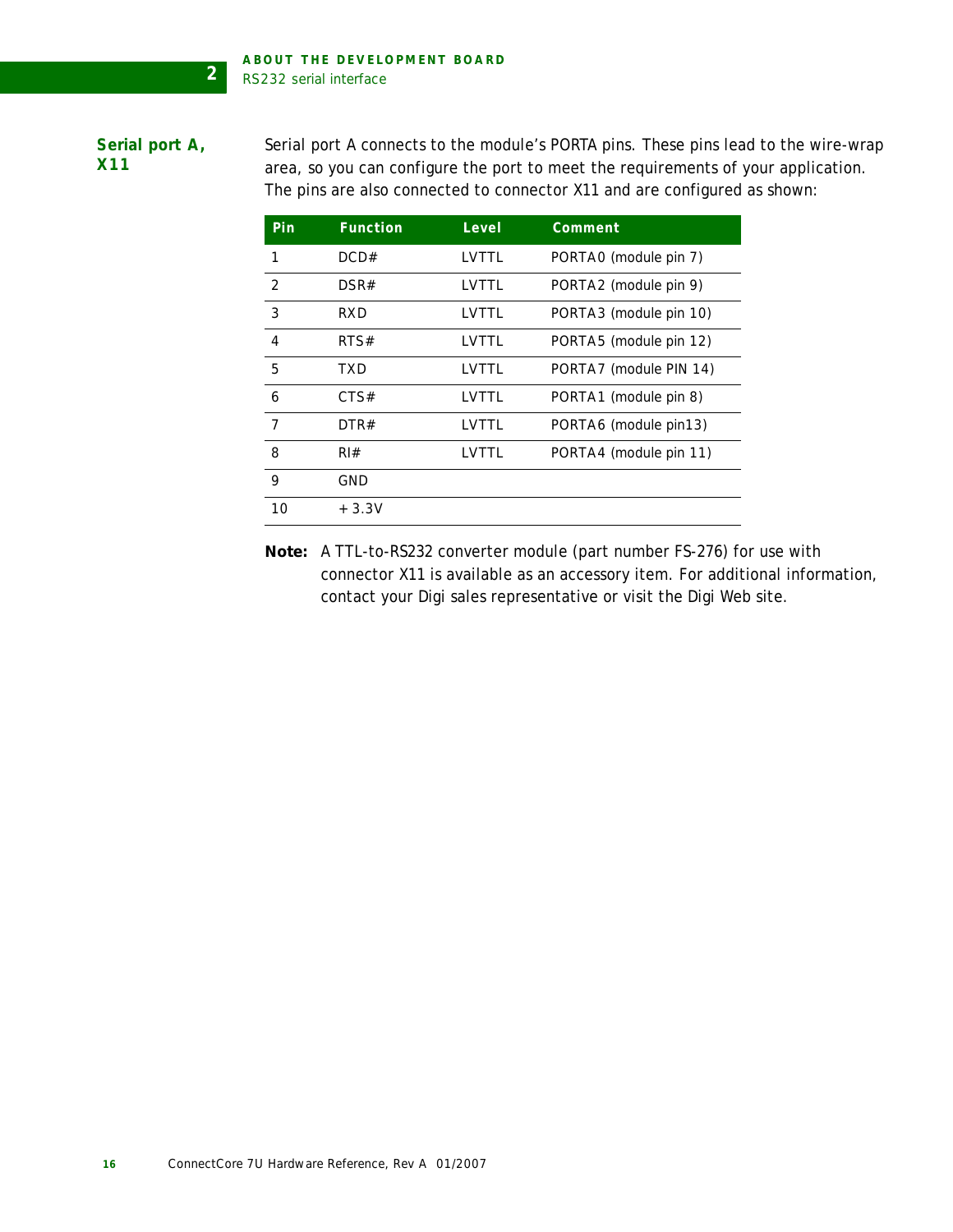# <span id="page-22-2"></span><span id="page-22-0"></span>**. . . . . . . . . . . . . . . . . . . . . . . . . . . . . . . . . . . . . . . . . . . . . . . . . . . . . . . . . . . . . . . . . . . . . . . . . . . . . . . . . . Ethernet connector, X9**

The module provides the 10/100 Ethernet MAC controller and PHY. The development board provides a 1:1 transformer and a RJ45 jack with an LED that shows the link/activity status of the Ethernet line.



<span id="page-22-3"></span><span id="page-22-1"></span>**RJ45 pin allocation** RJ45 connector pins are configured as shown:

| Pin            | <b>Function</b> |
|----------------|-----------------|
|                | $TD+$           |
| 2              | TD-             |
| 3              | $RD+$           |
| $\overline{4}$ | No connect      |
| 5              | No connect      |
| 6              | RD-             |
| 7              | No connect      |
| 8              | No connect      |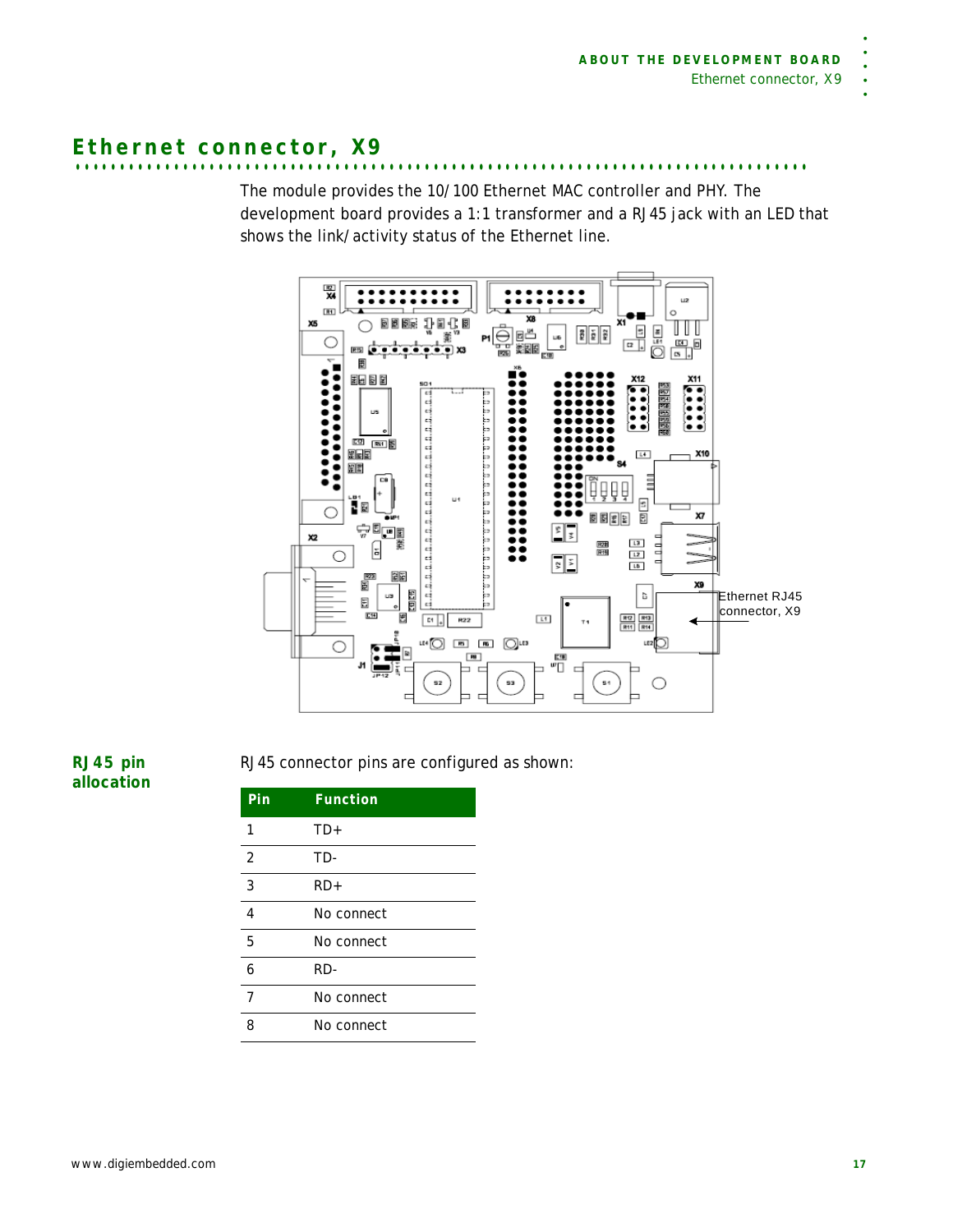**2**

<span id="page-23-2"></span><span id="page-23-0"></span>**. . . . . . . . . . . . . . . . . . . . . . . . . . . . . . . . . . . . . . . . . . . . . . . . . . . . . . . . . . . . . . . . . . . . . . . . . . . . . . . . . . JTAG**

A JTAG interface is available both for debug purposes and during application development using the Digi JTAG Link debugger. Because the module has only 48 pins, the JTAG interface is multiplexed with address lines ADDR[5...9]. The voltage level on pin LEDLNK/SEL# controls the multiplexing.



### <span id="page-23-3"></span><span id="page-23-1"></span>**Activating the JTAG interface**

The JTAG interface is activated when the level on LEDLNK/SEL# is below 0.7V, which means that LEDLNK/SEL# is connected directly to GND. LEDLNK/SEL# is connected to GND when jumper JP10 is plugged onto pins 1 and 2 of header J1.

**Important:** To activate the JTAG interface, you must plug in JP10.

| <b>Pin</b> | A. | Description when inserted | <b>Factory default</b> |
|------------|----|---------------------------|------------------------|
|            |    | JTAG active               | Not inserted           |
| っ          |    |                           |                        |
|            |    | = connected pins          |                        |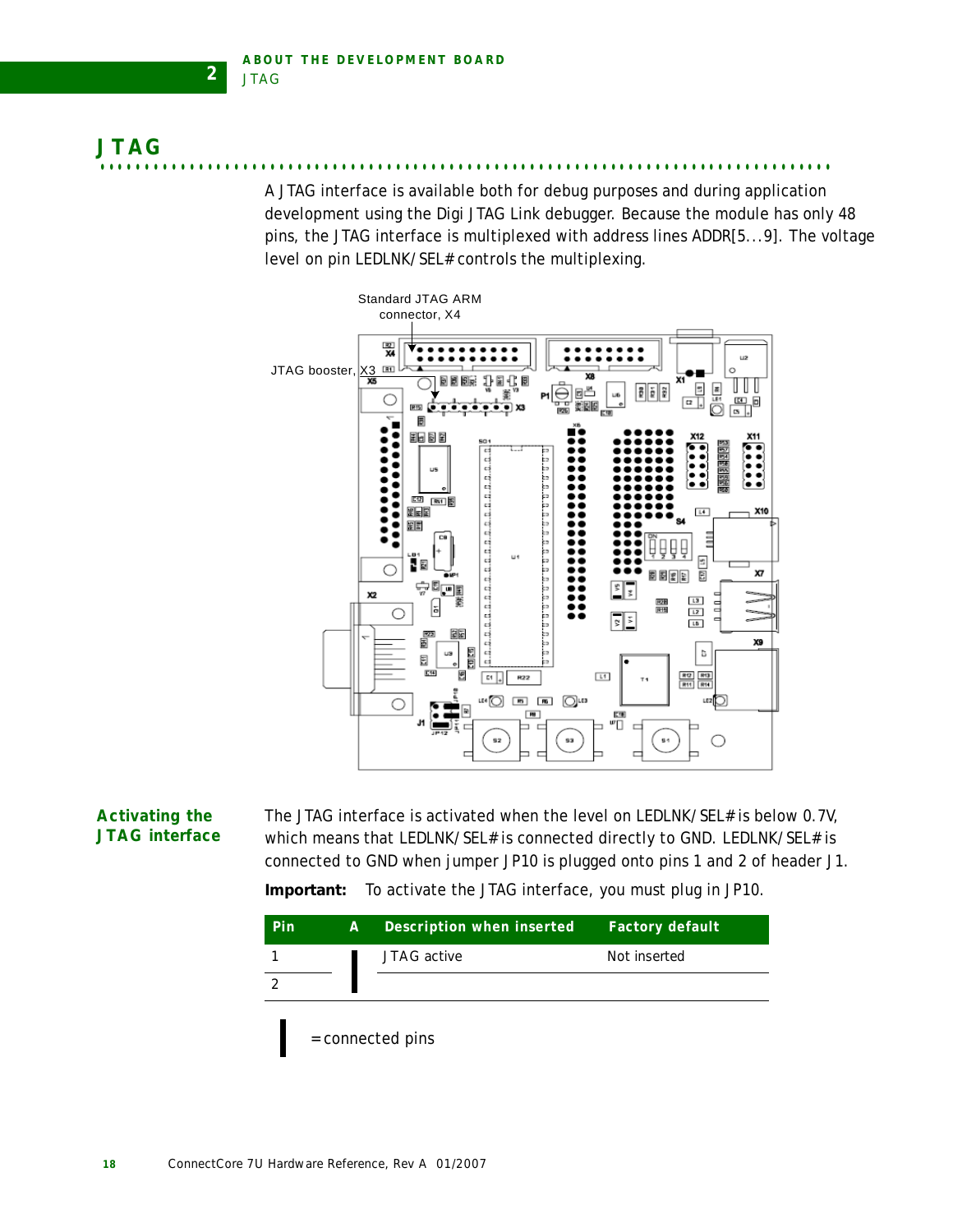<span id="page-24-6"></span><span id="page-24-0"></span>**Debugging notes** *Debugging* means that the JTAG interface is selected.

- When debugging, the Ethernet status LED (link/activity) is not available.
- When debugging, address lines ADDR[0...4] are available.
- When debugging, address lines ADDR[5...9] are not available.
- If the board is operating under normal conditions  $-$  that is, JP10 is not plugged onto header J1 — the debugger or JTAG booster must be removed.

#### <span id="page-24-5"></span><span id="page-24-1"></span>**Standard ARM JTAG connector, X4**

The JTAG connector, X4, is a 20-pin header and can be used to connect supported development tools such the Digi JTAG Link, EPI Majic, and others. The JTAG connector pins are configured as shown:

| Pin            | Functionality         | Pin | Functionality |
|----------------|-----------------------|-----|---------------|
| 1              | $V_{TREF}$ (= 3.3V)   | 2   | 3.3V          |
| 3              | TRST#                 | 4   | <b>GND</b>    |
| 5              | TDI                   | 6   | GND           |
| $\overline{7}$ | <b>TMS</b>            | 8   | <b>GND</b>    |
| 9              | <b>TCK</b>            | 10  | <b>GND</b>    |
| 11             | RTCK (not connected)  | 12  | <b>GND</b>    |
| 13             | <b>TDO</b>            | 14  | <b>GND</b>    |
| 15             | SRST# $(=$ RSTIO# $)$ | 16  | GND           |
| 17             | No connect            | 18  | <b>GND</b>    |
| 19             | No connect            | 20  | <b>GND</b>    |

### **Notes:**

- Because the ConnectCore 7U does not support RTCK, the corresponding pin on the debug header is left floating.
- The debugger must be configured to have open drain characteristics as its SRST# output. The module has a pullup resistor of 5K.
- **If you want to use a debugger not provided by Digi, contact Digi technical** support (www.digiembedded.com/support) to ensure that the debugger is supported.

#### <span id="page-24-4"></span><span id="page-24-2"></span>**JTAG booster, X3** You can use an optional Digi JTAG booster that allows accelerated programming of the on-board Flash. An 8-pin header, X3, is provided on the development board for connecting the JTAG booster.

<span id="page-24-3"></span>**Important:** The Digi JTAG booster is not part of the standard ConnectCore 7U development kit. For more information, contact your local Digi sales office or distributor.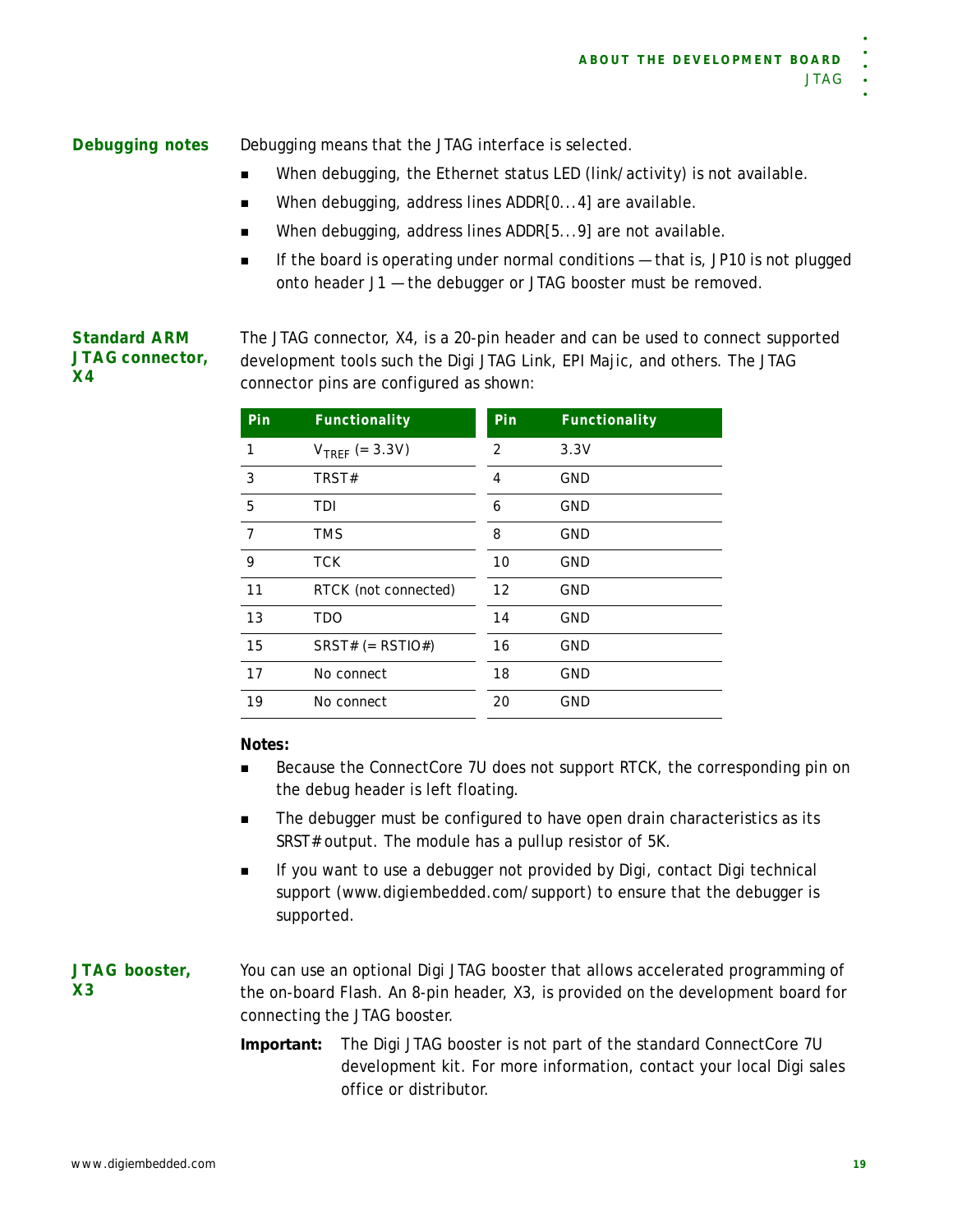# <span id="page-25-3"></span><span id="page-25-0"></span>**. . . . . . . . . . . . . . . . . . . . . . . . . . . . . . . . . . . . . . . . . . . . . . . . . . . . . . . . . . . . . . . . . . . . . . . . . . . . . . . . . . DIL 48-pin socket, SO1**

**2**

The ConnectCore 7U module is plugged into the DIL 48-pin socket, SO1, on the development board.



<span id="page-25-4"></span><span id="page-25-2"></span><span id="page-25-1"></span>

| <b>Specifications</b> | Socket, THT, DIL48, 600mil, w/o center bar, Goldflash 0.1µm                                            |
|-----------------------|--------------------------------------------------------------------------------------------------------|
|                       | Reference part: PreciDip 110-87-648-41-001-151 or PreciDip 110-81-648-41-001-151                       |
| Socket pinout         | For the DIL-48 socket pinout, see "Module pinout legend" on page 7.                                    |
|                       | For information about the PORTA and PORTC GPIO configurations, see "GPIO"<br>configuration" on page 9. |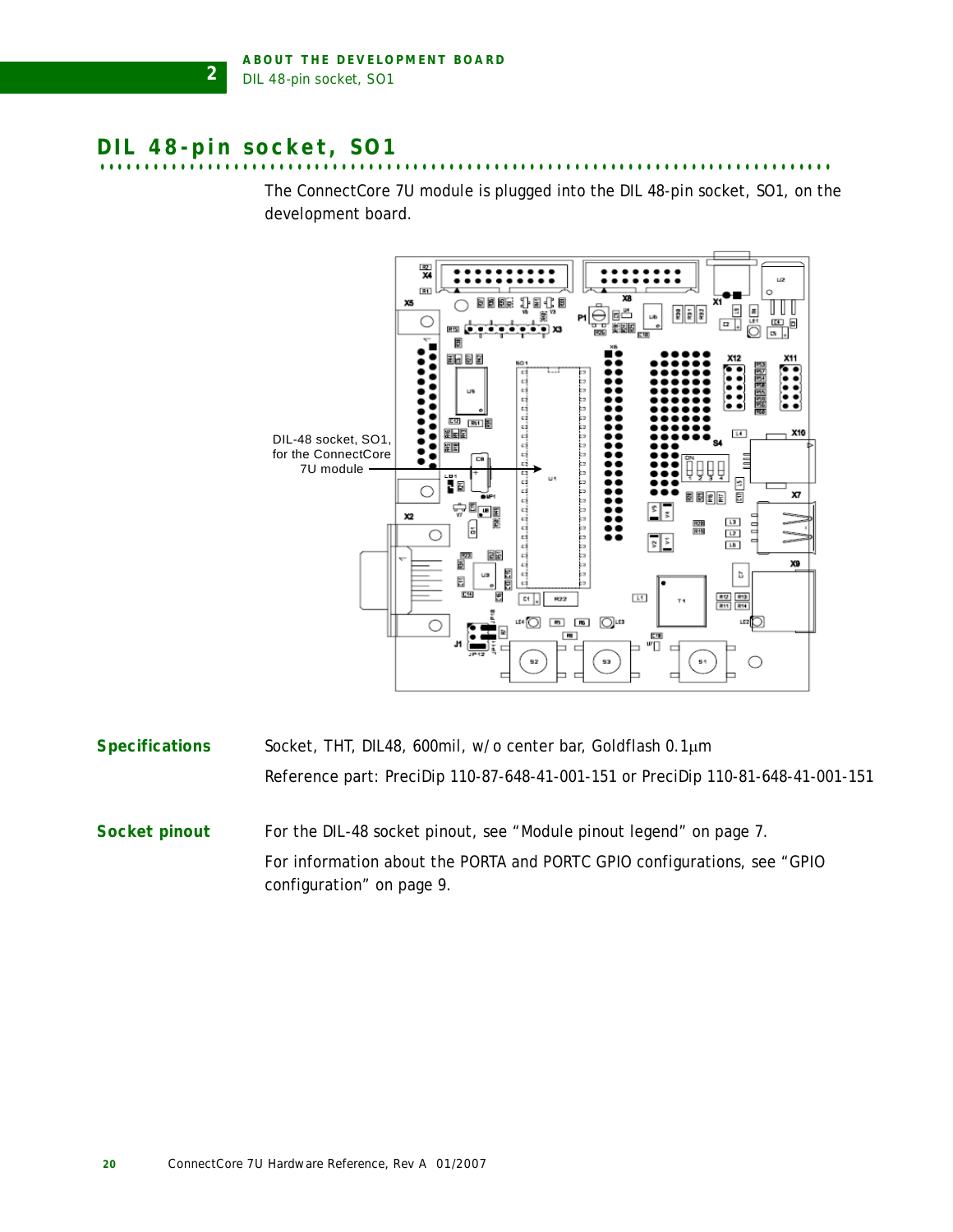# <span id="page-26-3"></span><span id="page-26-0"></span>**. . . . . . . . . . . . . . . . . . . . . . . . . . . . . . . . . . . . . . . . . . . . . . . . . . . . . . . . . . . . . . . . . . . . . . . . . . . . . . . . . . Pushbuttons**



The development board has a reset button (S1) and two user pushbuttons (S2 and S3).

<span id="page-26-4"></span><span id="page-26-1"></span>**Reset button, S1** You can manually reset the module using the reset button, S1, on the development board.

> The ConnectCore 7U has a bi-directional reset signal that is extended on the module by its controller.

<span id="page-26-5"></span><span id="page-26-2"></span>**User pushbuttons, S2 and S3**

The S2 and S3 user pushbuttons allow you to manipulate PORTC0 and PORTC4 UART serial functions, by transitional between open and closed positions.

- The S2 user switch button is connected to the PORTC0 pin.
- **The S3 user switch button is connected to the PORTC4 pin.**

Both pushbuttons have a series resistor (680R) to avoid module damage should the pushbutton be pressed while the associated GPIO is configured as an output.This is especially important for GPIO C4, as this GPIO is configured as an active low resetout by default.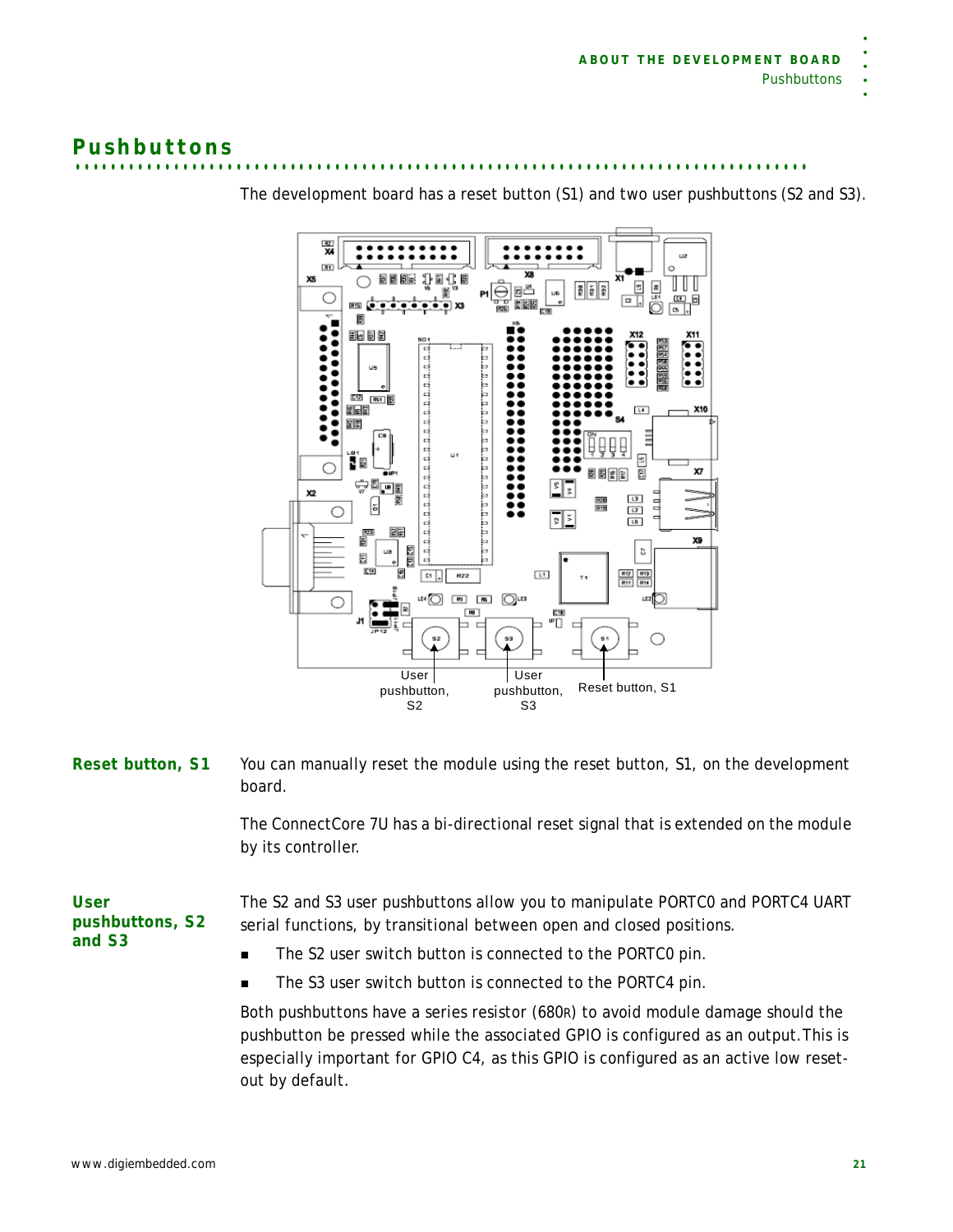**2**

<span id="page-27-4"></span><span id="page-27-0"></span>



The board has four LEDs for power and communication.

- <span id="page-27-5"></span><span id="page-27-1"></span>**LE1** LED LE1 is a 3.3V power indicator. When the LED is red, the power is on.
- <span id="page-27-6"></span><span id="page-27-2"></span>**LE2** LED LE2 is the status indicator for Ethernet link/activity. The LED is visible on the upper left corner of the RJ-45 connector and, when lit, indicates that there is an active link on the Ethernet interface. When there is receive or transmit activity, the LED stays on for 20 milliseconds.
- <span id="page-27-7"></span><span id="page-27-3"></span>**LE3 and LE4** LEDs LE3 and LE4 are connected to the PORTA4 (default debug) and PORTA6 pins, respectively. These pins might be required by other peripherals in the wire-wrap area. You can disable the pins by removing jumper JP12 from header J1.

| Pin | A | Description when inserted | <b>Factory default</b> |
|-----|---|---------------------------|------------------------|
| 5   |   | LEDs active               | Inserted               |
| n   |   |                           |                        |
|     |   | = connected pins          |                        |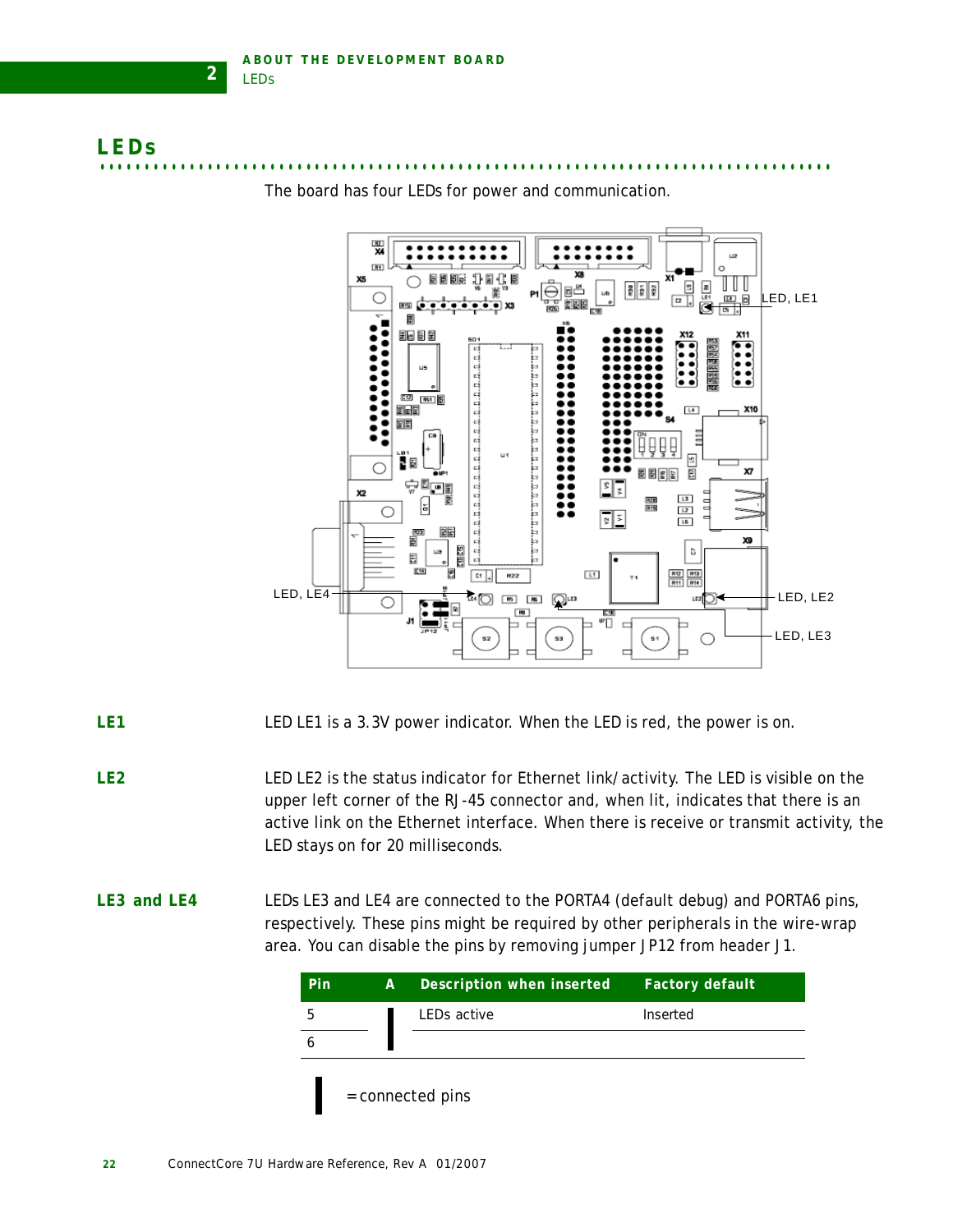When Jumper J12 is removed and the LEDs are not active, they are no longer connected to +3.3V. Because the LEDs are unidirectional, they have no effect on PORTA4 and PORTA6 when disconnected.

<span id="page-28-2"></span><span id="page-28-0"></span>**. . . . . . . . . . . . . . . . . . . . . . . . . . . . . . . . . . . . . . . . . . . . . . . . . . . . . . . . . . . . . . . . . . . . . . . . . . . . . . . . . . Peripherals**

The development board has an 8-bit data bus and 10-bit address bus for connecting external peripherals. Two individually programmable chip selects (CS3# and CS4#), as well as OE# (output enable) and WE# (write enable) signals, allow 8-bit peripherals to be connected directly to the module without any glue logic. In addition, there are two 8-bit GPIO ports (PORTA and PORTC) available on the module connector pins.

## <span id="page-28-3"></span><span id="page-28-1"></span>**GPIO port pinout** This table describes the programmable GPIO pins used by the development board and those pins/signals that are available for use by additional hardware in the wire-wrap area (X6).

| <b>PORTA</b>   | <b>Use</b>                                                                   | <b>PORTC</b>   | Use                                               |
|----------------|------------------------------------------------------------------------------|----------------|---------------------------------------------------|
| A <sub>O</sub> | DCD1# (Free if serial port A is not<br>used)                                 | CO.            | Pushbutton (Free if pushbutton<br>S2 is not used) |
| A <sub>1</sub> | CTS1# (Free if serial port A is not<br>used)                                 | C <sub>1</sub> | CTS2# (Free if CTS2# is not<br>used)              |
| A <sub>2</sub> | DSR1# (Free if serial port A is not<br>used)                                 | C <sub>2</sub> | $I2C$ (SDA)                                       |
| A <sub>3</sub> | RXD1 (Free if serial port A is not<br>used)                                  | C <sub>3</sub> | RXD1                                              |
| A <sub>4</sub> | LED or $R$ I# (Free if jumper<br>removed and serial port A is not<br>used)   | C <sub>4</sub> | Pushbutton (Free if pushbutton<br>S3 is not used) |
| A <sub>5</sub> | RTS1# (Free if serial port A is not<br>used)                                 | C <sub>5</sub> | RTS2# (Free if RTS2# is not<br>used)              |
| A6             | LED or DTR1# (Free if jumper is<br>removed and serial port A is not<br>used) | C <sub>6</sub> | $I2C$ (SCL)                                       |
| A7             | TXD1 (Free if serial port A is not<br>used                                   | C7             | TXD2 (Free if TXD2 is not used                    |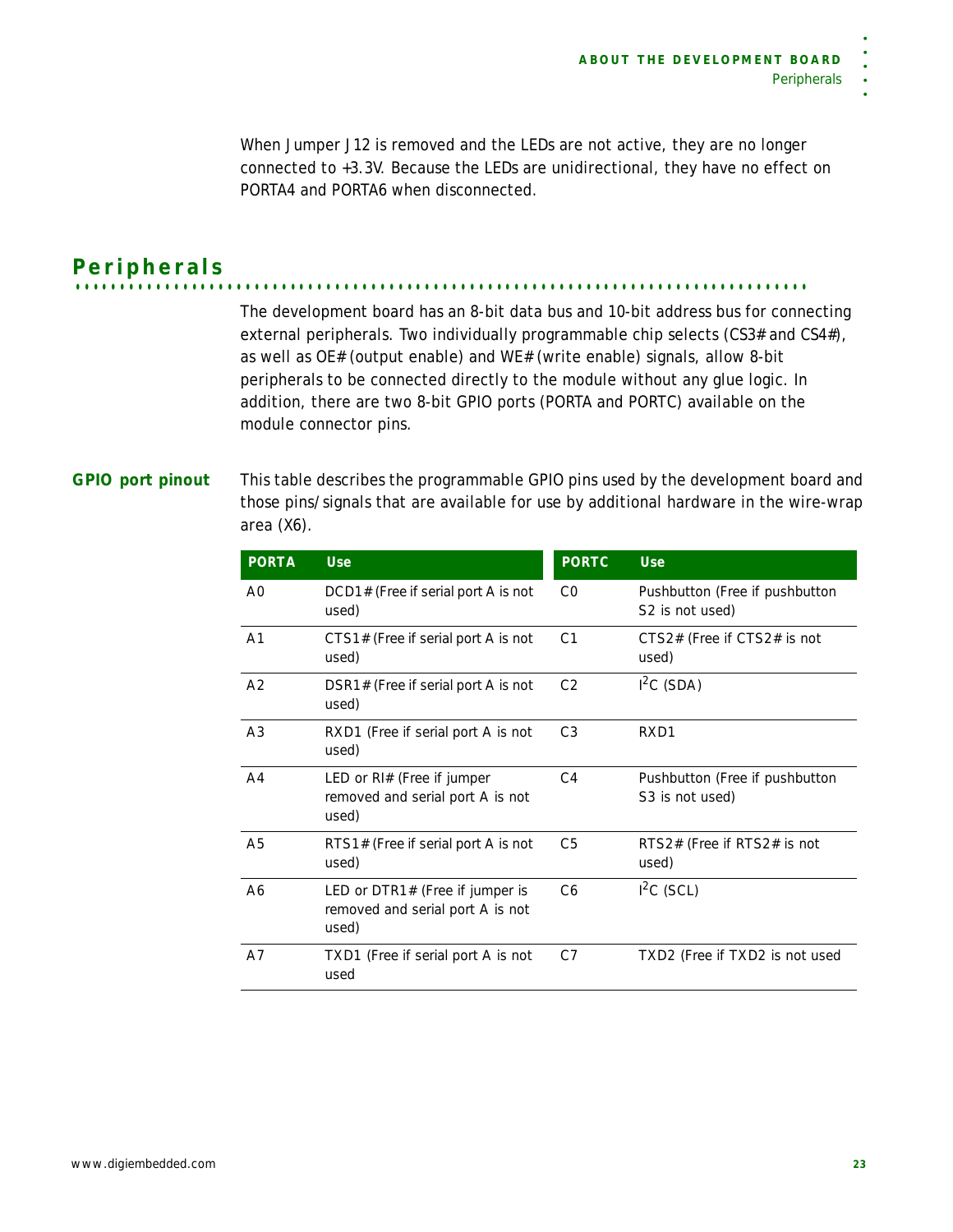## <span id="page-29-4"></span><span id="page-29-0"></span>**Wire-wrap section, X6**

**2**

The X6 section on the development board includes a 77-pin wire-wrap area and a 42 pin header.



- <span id="page-29-1"></span>**Wire-wrap area** The wire-wrap area allows you to connect through-hole components for rapid prototyping purposes.
- <span id="page-29-3"></span><span id="page-29-2"></span>**42-pin header** You can place an optional 42-pin header (reference part: Samtec TSW-127-07-D) here. This header connector is a through-hole signal rail that provides 1:1 access to module signals. The size of the connector is 2x21 pins.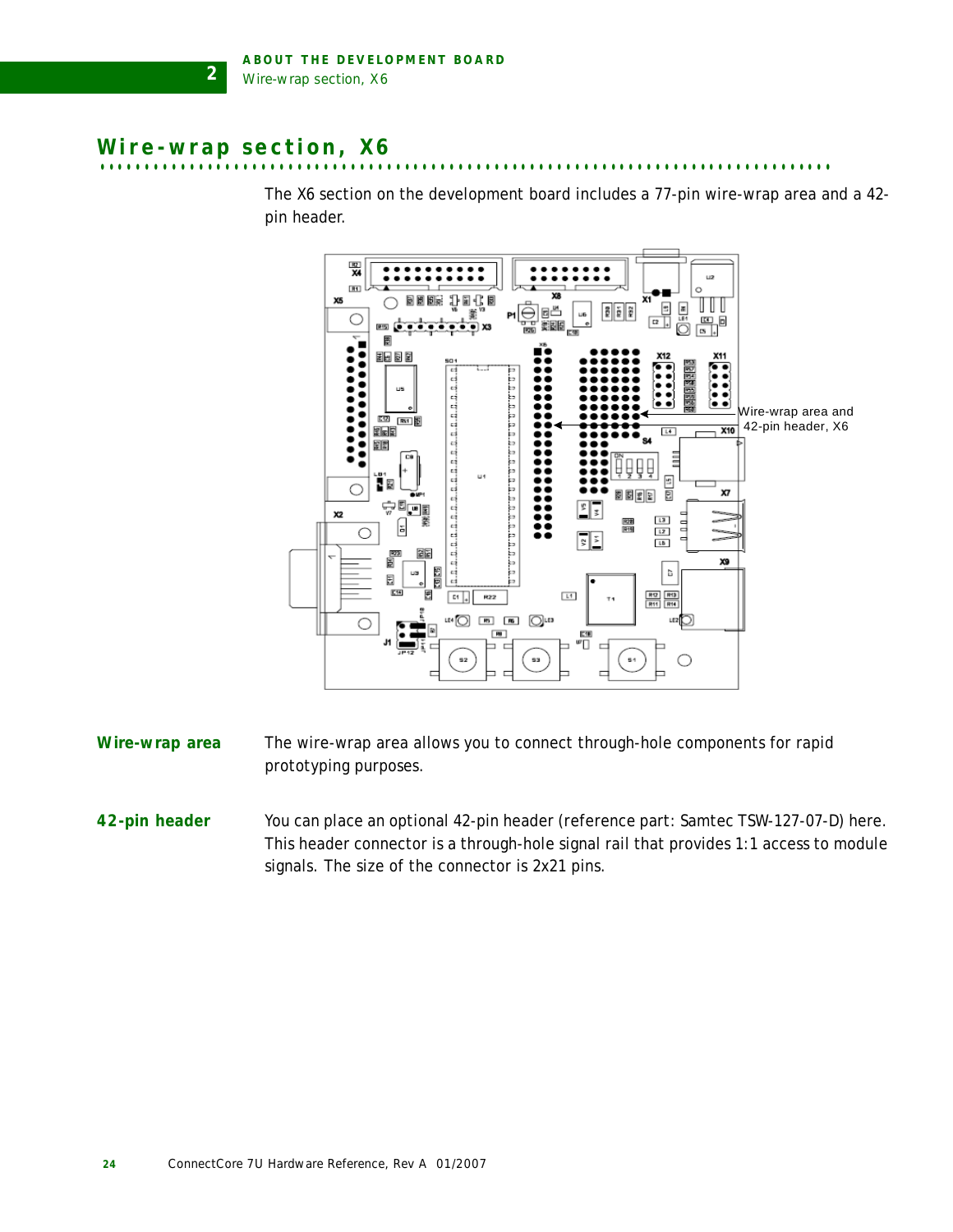ä  $\ddot{\phantom{0}}$  $\ddot{\phantom{0}}$ l.

## <span id="page-30-0"></span>**Signal**   $\frac{9}{2}$  **assignments**

| Pin | <b>Function</b>  | Pin | <b>Function</b>   |
|-----|------------------|-----|-------------------|
| 1   | ADDR4            | 2   | 3.3V              |
| 3   | ADDR5 / TCK      | 4   | CS4#              |
| 5   | ADDR6 / TMS      | 6   | CS3#              |
| 7   | ADDR7 / TDI      | 8   | OE#               |
| 9   | ADDR8 / TDO      | 10  | WE#               |
| 11  | ADDR9 / TRST#    | 12  | ADDR3             |
| 13  | PORTA0           | 14  | ADDR2             |
| 15  | PORTA1           | 16  | ADDR1             |
| 17  | PORTA2           | 18  | ADDR0             |
| 19  | PORTA3           | 20  | DATA0             |
| 21  | PORTA4           | 22  | DATA1             |
| 23  | PORTA5           | 24  | DATA <sub>2</sub> |
| 25  | PORTA6           | 26  | DATA3             |
| 27  | PORTA7           | 28  | DATA4             |
| 29  | <b>PORTCO</b>    | 30  | DATA <sub>5</sub> |
| 31  | CTSB# (PORTC1)   | 32  | DATA6             |
| 33  | I2C_SDA (PORTC2) | 34  | DATA7             |
| 35  | RXDB (PORTC3)    | 36  | RSTIO#            |
| 37  | PORTC4           | 38  | TXDB (PORTC7)     |
| 39  | RTSB# (PORTC5)   | 40  | <b>GND</b>        |
| 41  | I2C_SCL (PORTC6) | 42  | <b>GND</b>        |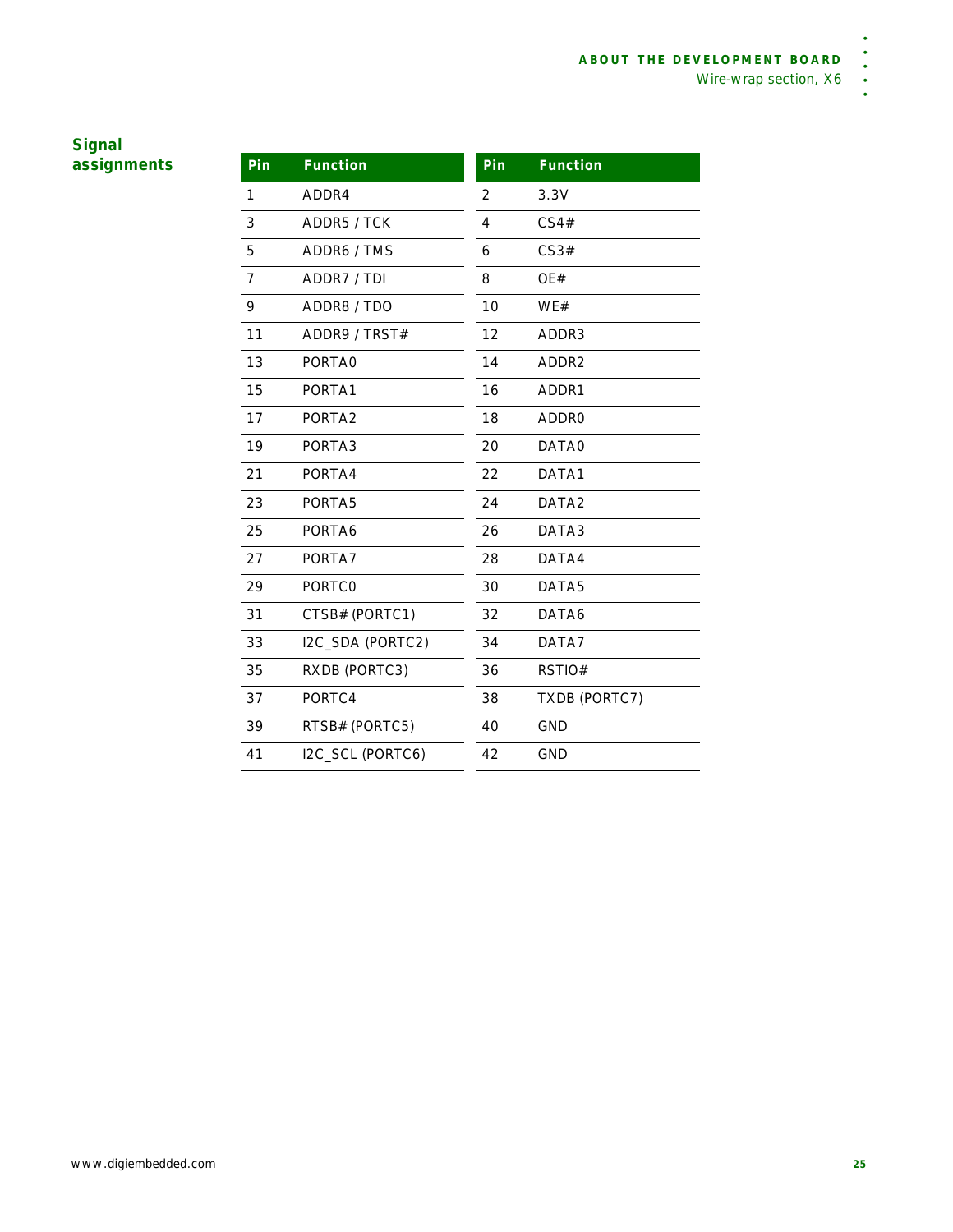**2**

# <span id="page-31-0"></span>Character display header and potentiometer



<span id="page-31-3"></span><span id="page-31-1"></span>**Character display header, X8** X8 on the development board is a 16-pin header with 0.1" (2.45 mm) spacing (display header reference part: EDT EW20220GLY, Matrix LCD-Module 2 x 20, mating connector reference part: Harting IDC 09 18 516 6803). Use this header to add a simple character display module; for example, 20 characters by 4 lines or 20 characters by two lines. The display uses either CS3# (R24 default-fitted) or CS4# (populate R18 and remove R24). The character display module requires a 5 VDC power supply.

<span id="page-31-4"></span><span id="page-31-2"></span>**Potentiometer, P1** P1 on the development board is a variable resistor (potentiometer); use this to adjust the contrast (VO) of a connected character LCD.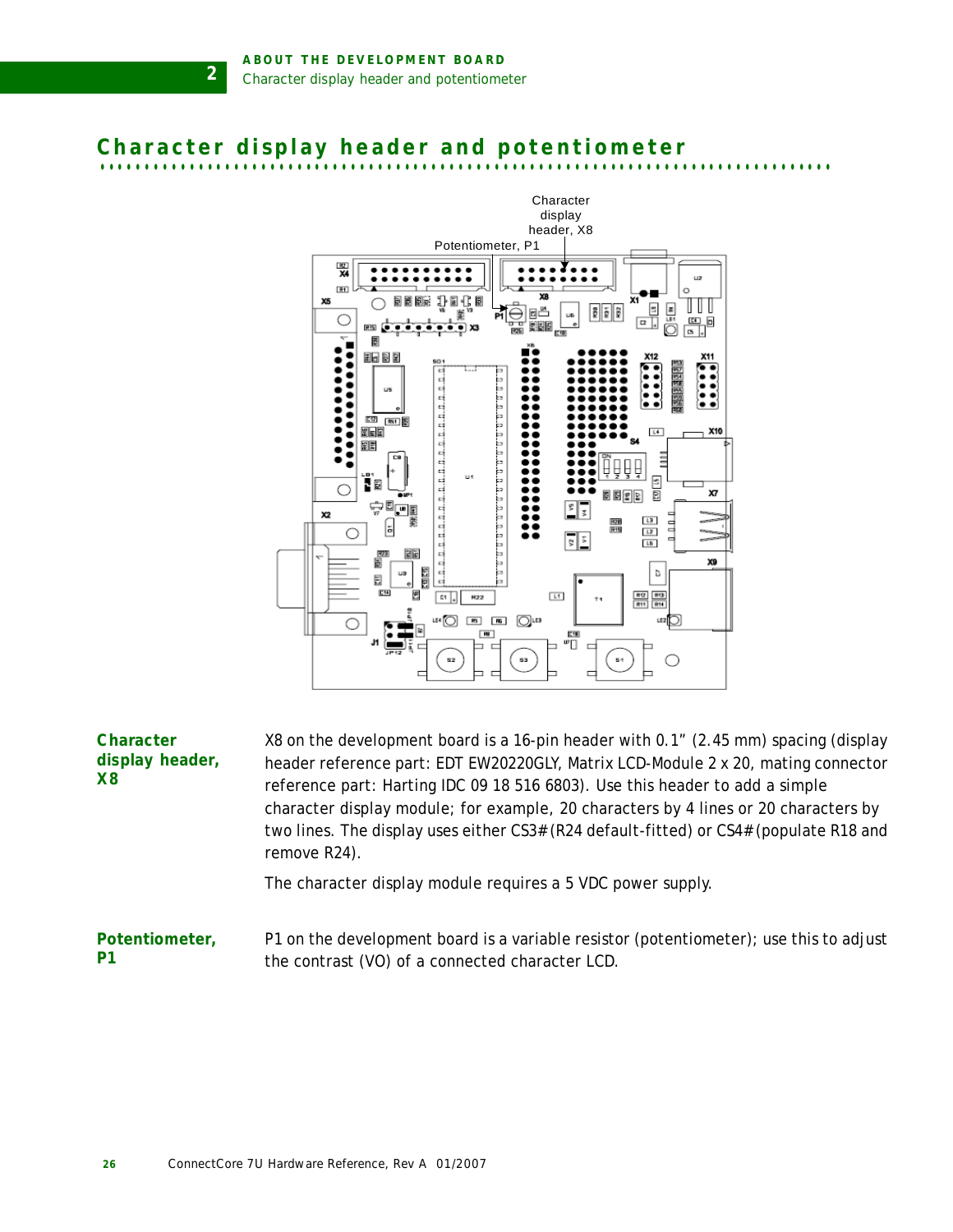$\ddot{\phantom{0}}$  $\ddot{\phantom{a}}$  $\overline{a}$ 

## <span id="page-32-1"></span><span id="page-32-0"></span>**Display header**   $\overline{\text{p}}$  **pin** configuration

| Pin            | Symbol     | <b>Description</b>                                                                    |
|----------------|------------|---------------------------------------------------------------------------------------|
| 1              | <b>VSS</b> | <b>GND</b>                                                                            |
| 2              | VDD        | $+5V$                                                                                 |
| 3              | VO         | LCD control adjust                                                                    |
| 4              | <b>RS</b>  | Register selection<br>This is the same as the module's ADDRO pin.                     |
| 5              | R/W#       | Read / Write#<br>This is the same as the module's ADDR1 pin.                          |
| 6              | E          | Enable<br>This is the inverted version of one of the module's<br>chip select signals. |
| $\overline{7}$ | DATA0      | This is the buffered version of the module's DATAO<br>pin.                            |
| 8              | DATA1      | This is the buffered version of the module's DATA1<br>pin.                            |
| 9              | DATA2      | This is the buffered version of the module's DATA2<br>pin.                            |
| 10             | DATA3      | This is the buffered version of the module's DATA3<br>pin.                            |
| 11             | DATA4      | This is the buffered version of the module's DATA4<br>pin.                            |
| 12             | DATA5      | This is the buffered version of the module's DATA5<br>pin.                            |
| 13             | DATA6      | This is the buffered version of the module's DATA6<br>pin.                            |
| 14             | DATA7      | This is the buffered version of the module's DATA7<br>pin.                            |
| 15             | $VLED +$   | LED backlight anode                                                                   |
| 16             | VLED-      | LED backlight cathode                                                                 |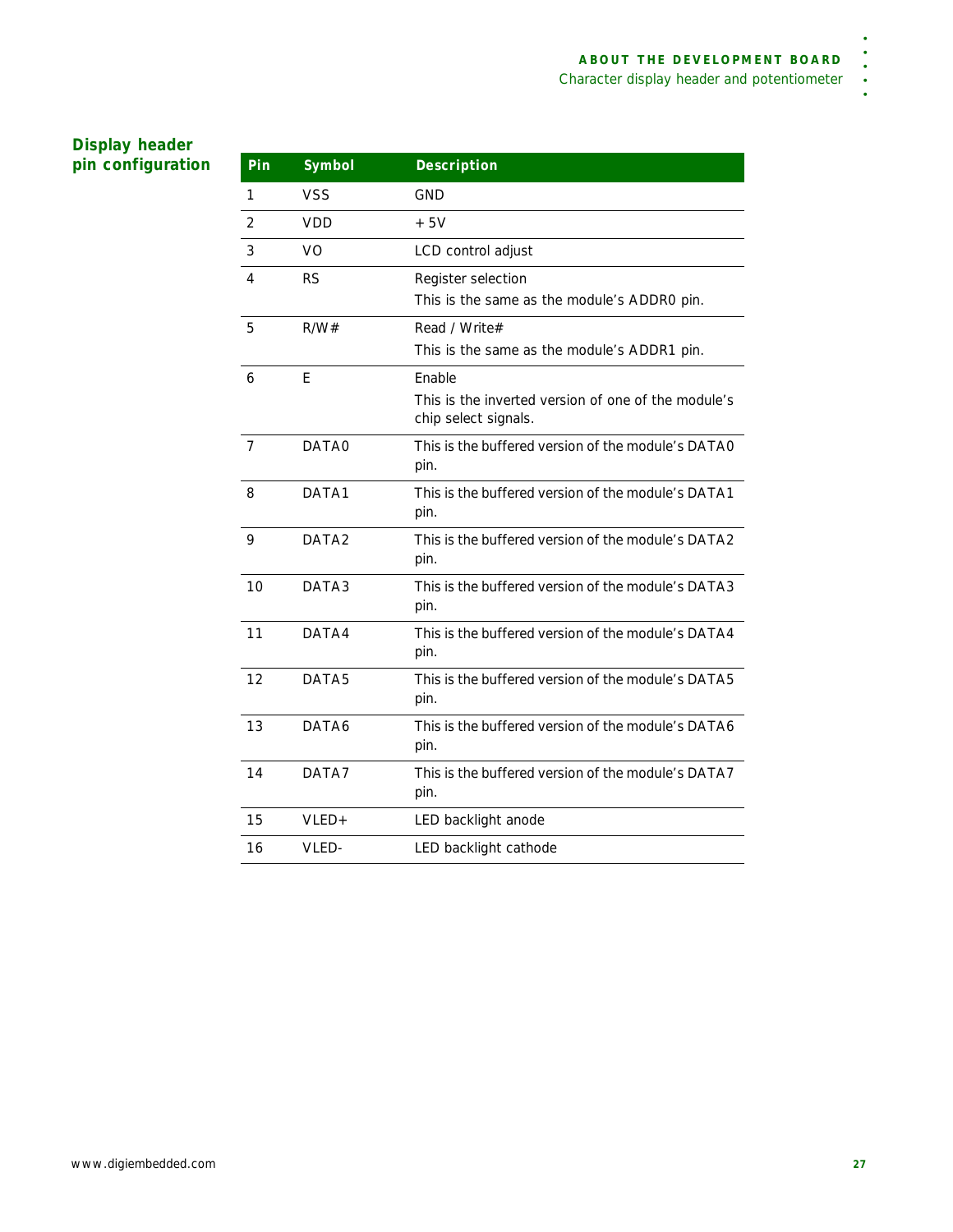# <span id="page-33-2"></span><span id="page-33-0"></span>**. . . . . . . . . . . . . . . . . . . . . . . . . . . . . . . . . . . . . . . . . . . . . . . . . . . . . . . . . . . . . . . . . . . . . . . . . . . . . . . . . . Power jack, X1**

**2**



The power jack, X1, is a connector that uses only +5V power supply.

<span id="page-33-1"></span>The power jack's polarity is +9 to +30 VDC.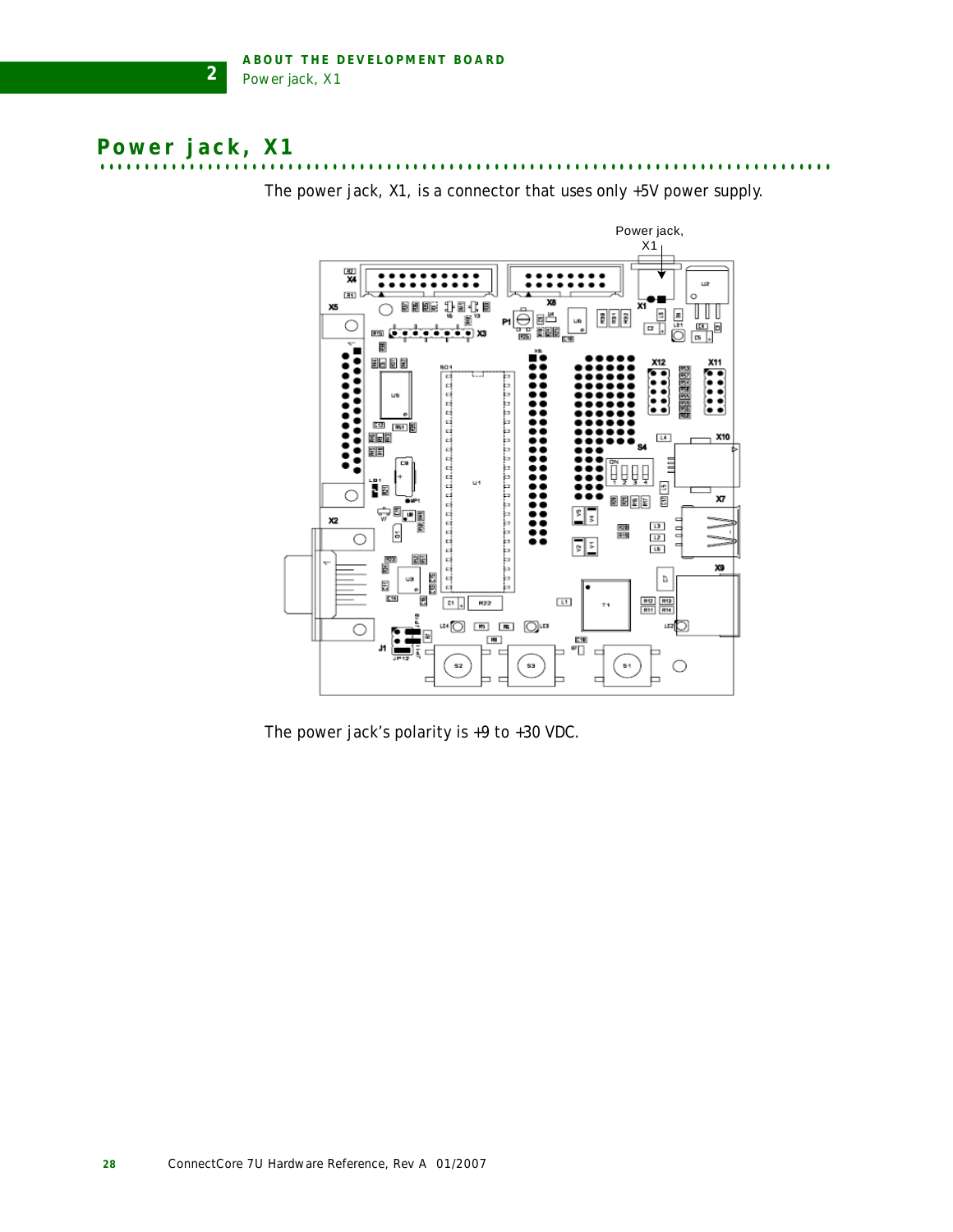# <span id="page-34-0"></span>*Module and Development Board Specifications*

**APPENDIX A**

This appendix provides ConnectCore 7U module and electrical specifications, as well as module and development board mechanical specifications.

# <span id="page-34-6"></span><span id="page-34-1"></span>**. . . . . . . . . . . . . . . . . . . . . . . . . . . . . . . . . . . . . . . . . . . . . . . . . . . . . . . . . . . . . . . . . . . . . . . . . . . . . . . . . . Temperature and power specifications**

| Characteristic                  | Min | Max                    | Unit              |
|---------------------------------|-----|------------------------|-------------------|
| Operating temperature (ambient) |     | $\prime$ <sup>()</sup> | $^{\circ}$ $\cap$ |
| Industrial temperature          | -40 | 85                     | $^{\circ}$ $\cap$ |

<span id="page-34-5"></span><span id="page-34-2"></span>**. . . . . . . . . . . . . . . . . . . . . . . . . . . . . . . . . . . . . . . . . . . . . . . . . . . . . . . . . . . . . . . . . . . . . . . . . . . . . . . . . . Power consumption**

The power consumption for the ConnectCore 7U module, at 3.3V, is 90 mA minimum and 280 mA maximum.

# <span id="page-34-4"></span><span id="page-34-3"></span>**. . . . . . . . . . . . . . . . . . . . . . . . . . . . . . . . . . . . . . . . . . . . . . . . . . . . . . . . . . . . . . . . . . . . . . . . . . . . . . . . . . Electrical characteristics**

The ConnectCore 7U operates at 3.3V power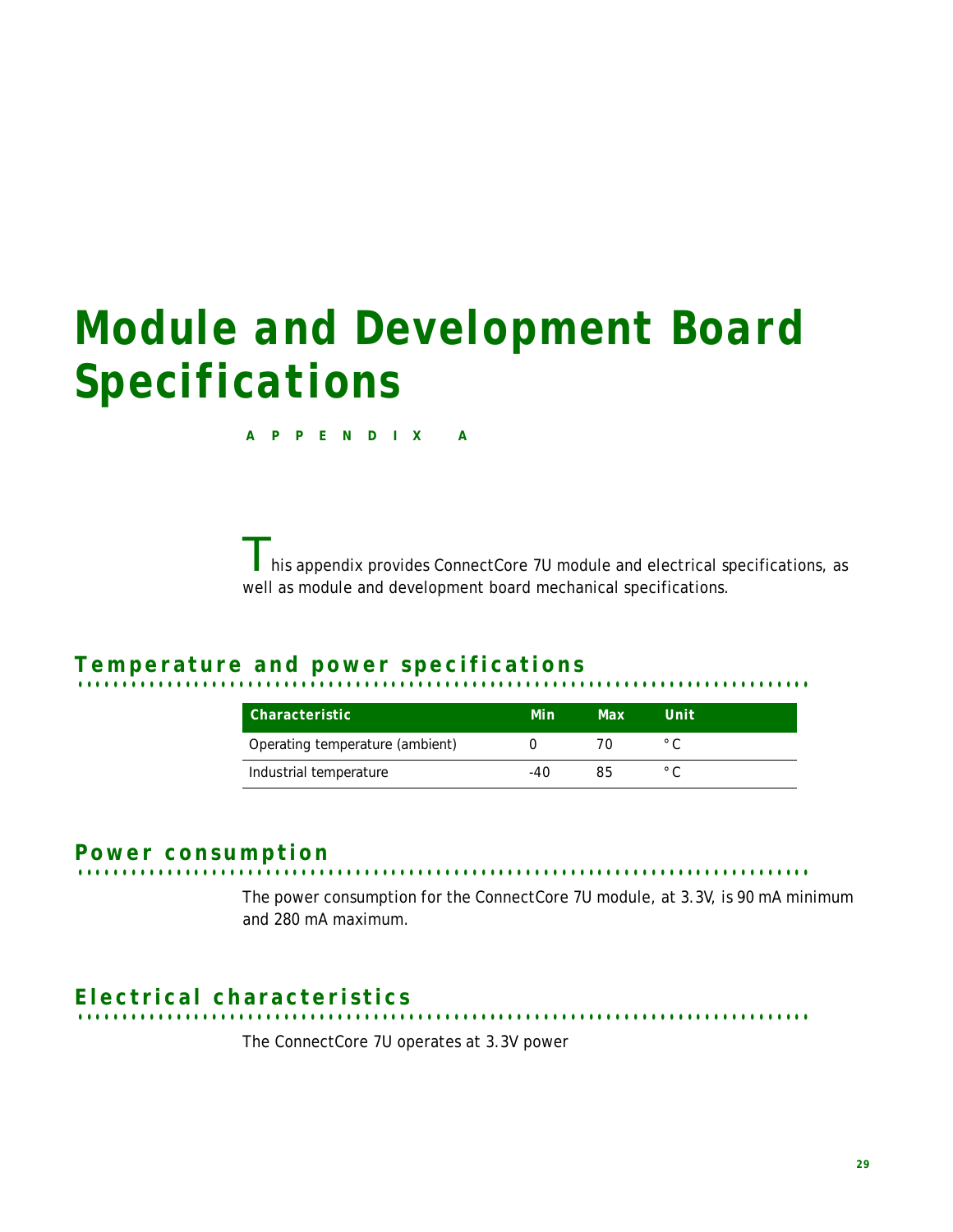<span id="page-35-11"></span><span id="page-35-10"></span><span id="page-35-9"></span><span id="page-35-8"></span><span id="page-35-7"></span><span id="page-35-6"></span><span id="page-35-5"></span><span id="page-35-4"></span><span id="page-35-3"></span><span id="page-35-2"></span><span id="page-35-1"></span><span id="page-35-0"></span>

| <b>Absolute</b><br>maximum<br>ratings: Module | This table defines the maximum values for the voltages that the ConnectCore 7U can<br>withstand without being damaged. |                                                                                                                                                      |                            |                 |             |            |             |              |
|-----------------------------------------------|------------------------------------------------------------------------------------------------------------------------|------------------------------------------------------------------------------------------------------------------------------------------------------|----------------------------|-----------------|-------------|------------|-------------|--------------|
|                                               | Symbol                                                                                                                 | Parameter                                                                                                                                            | Min                        | <b>Max</b>      |             |            |             |              |
|                                               | Vcc                                                                                                                    | I/O supply voltage                                                                                                                                   | $-0.3V$                    | 3.6V            |             |            |             |              |
|                                               | <b>VIN</b>                                                                                                             | Input voltage                                                                                                                                        | $-0.3V$                    | $V_{CC}$ + 0.3V |             |            |             |              |
|                                               | VOUT                                                                                                                   | Output voltage                                                                                                                                       | $-0.3V$                    | $V_{CC}$        |             |            |             |              |
| <b>Absolute</b><br>maximum                    |                                                                                                                        | V <sub>CC</sub> base development board supply voltage:                                                                                               |                            |                 |             |            |             |              |
| ratings: Base<br>board                        | $\blacksquare$                                                                                                         | $Min = -0.3V$<br>$Max = 5.5V$                                                                                                                        |                            |                 |             |            |             |              |
| <b>Recommended</b><br>operating<br>conditions | Sym                                                                                                                    | Recommended operating conditions specify voltage and temperature ranges over<br>which a circuit's correct logic function is guaranteed.<br>Parameter | <b>Conditions</b>          |                 | Min         | <b>Typ</b> | $\n  Max\n$ | Unit         |
|                                               | <b>Vcc</b>                                                                                                             | I/O supply voltage                                                                                                                                   |                            |                 | 3.0         | 3.3        | 3.6         | $\mathsf{V}$ |
|                                               | <b>TOP</b>                                                                                                             | Ambient temperature:                                                                                                                                 |                            |                 |             |            |             |              |
|                                               |                                                                                                                        | Commercial                                                                                                                                           |                            |                 | $\mathbf 0$ |            | 70          | $^{\circ}$ C |
|                                               |                                                                                                                        | industrial                                                                                                                                           |                            |                 | $-40$       |            | 85          | $^{\circ}$ C |
| <b>Power</b><br>dissipation                   |                                                                                                                        | The typical power dissipation of the ConnectCore 7U module is 1.3W (Fsysclk 55MHz).                                                                  |                            |                 |             |            |             |              |
| <b>DC</b> input<br>characteristics            |                                                                                                                        | This table shows DC characteristics for inputs.                                                                                                      |                            |                 |             |            |             |              |
|                                               | Sym                                                                                                                    | Parameter                                                                                                                                            | Min                        | Max             |             |            |             |              |
|                                               | <b>VIH</b>                                                                                                             | Input high voltage                                                                                                                                   | 2.0V                       | $V_{CC}$        |             |            |             |              |
|                                               | VIL                                                                                                                    | Input low voltage                                                                                                                                    | <b>VSS</b>                 | 0.8V            |             |            |             |              |
| <b>DC</b> output<br>characteristics           | This table shows DC characteristics for outputs.                                                                       |                                                                                                                                                      |                            |                 |             |            |             |              |
|                                               | Sym                                                                                                                    | Parameter                                                                                                                                            | Condition                  |                 | Min         | Max        |             | Unit         |
|                                               | <b>VOL</b>                                                                                                             | Output low voltage                                                                                                                                   | Outputs and bi-directional |                 | 0           | 0.4        |             | V            |
|                                               | <b>VOH</b>                                                                                                             | Output high voltage                                                                                                                                  | Outputs and bi-directional |                 | 2.4         | $V_{CC}$   |             | V            |
| <b>Output drive</b>                           |                                                                                                                        | The output drive varies from $\pm 2$ . 4mA, depending on the pin; see "Module pinout" on<br>page 8 for individual pin assignments.                   |                            |                 |             |            |             |              |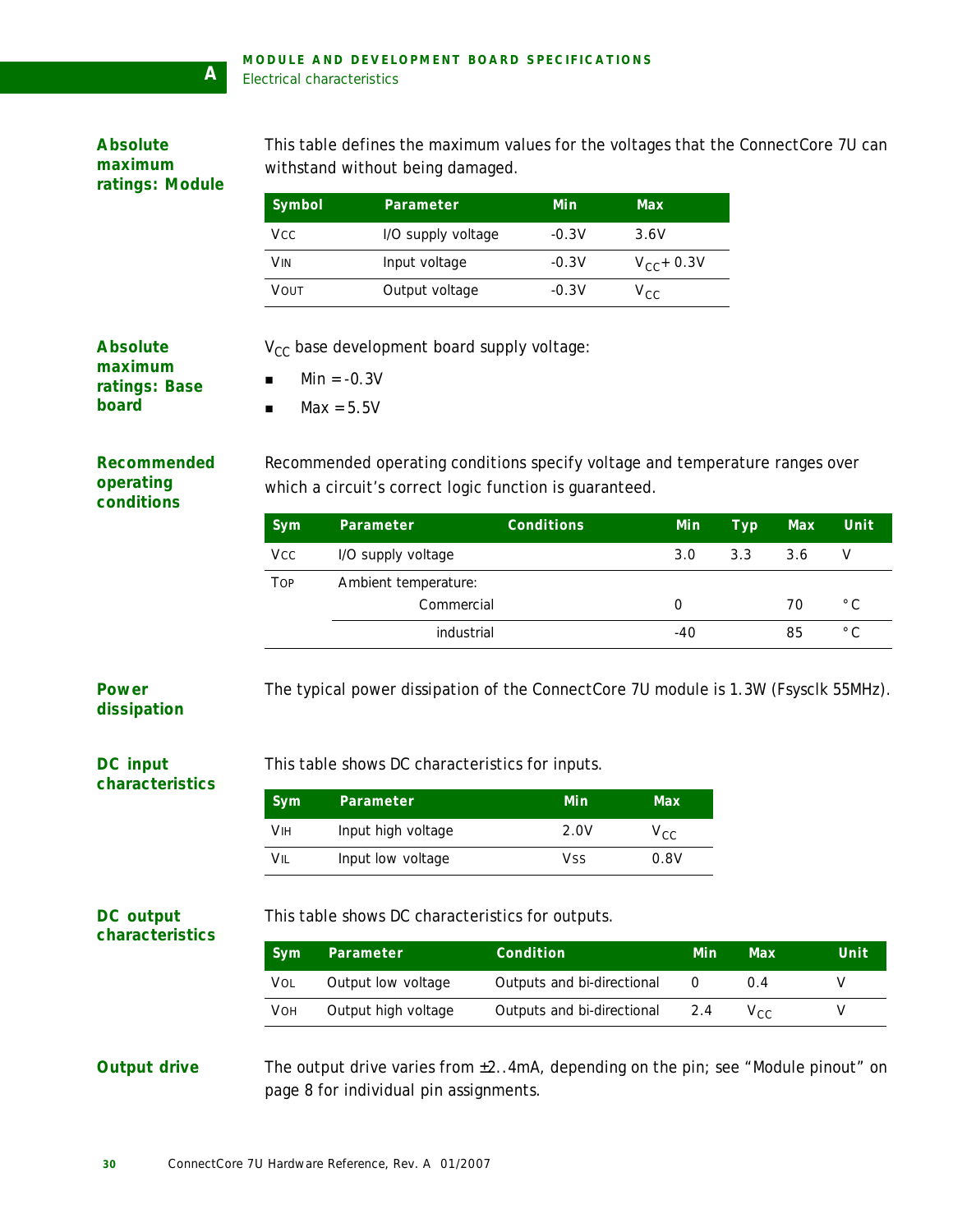# **. . . . . . . . . . . . . . . . . . . . . . . . . . . . . . . . . . . . . . . . . . . . . . . . . . . . . . . . . . . . . . . . . . . . . . . . . . . . . . . . . . Mechanical specifications - Module**

The next drawing shows the module's mechanical specifications. Dimensions are in inches and [millimeters].





. . . . .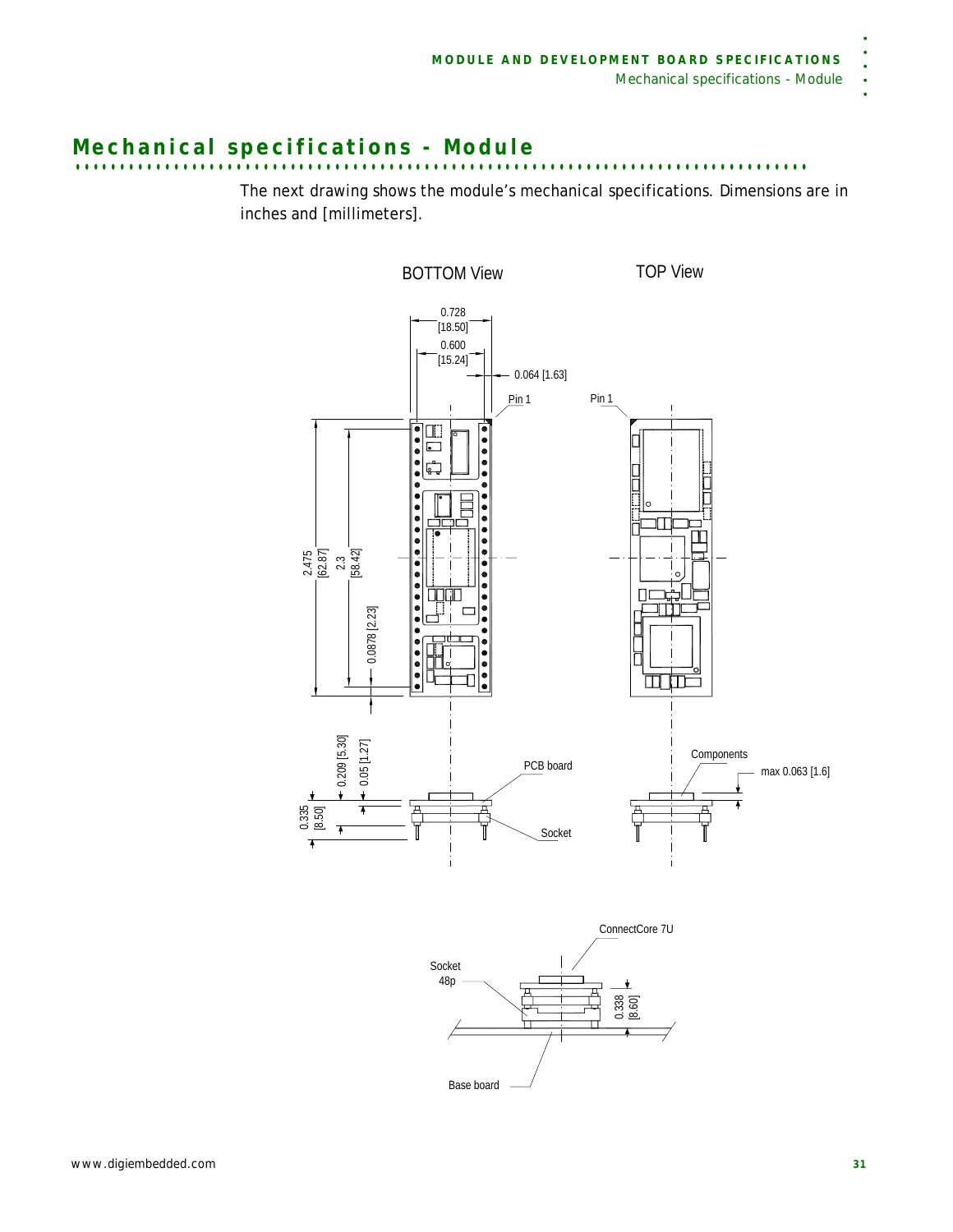**A**

# <span id="page-37-1"></span><span id="page-37-0"></span>Mechanical specifications - Development board

This drawing shows the development board's mechanical specifications, top view, in inches and millimeters (in [ ] ).

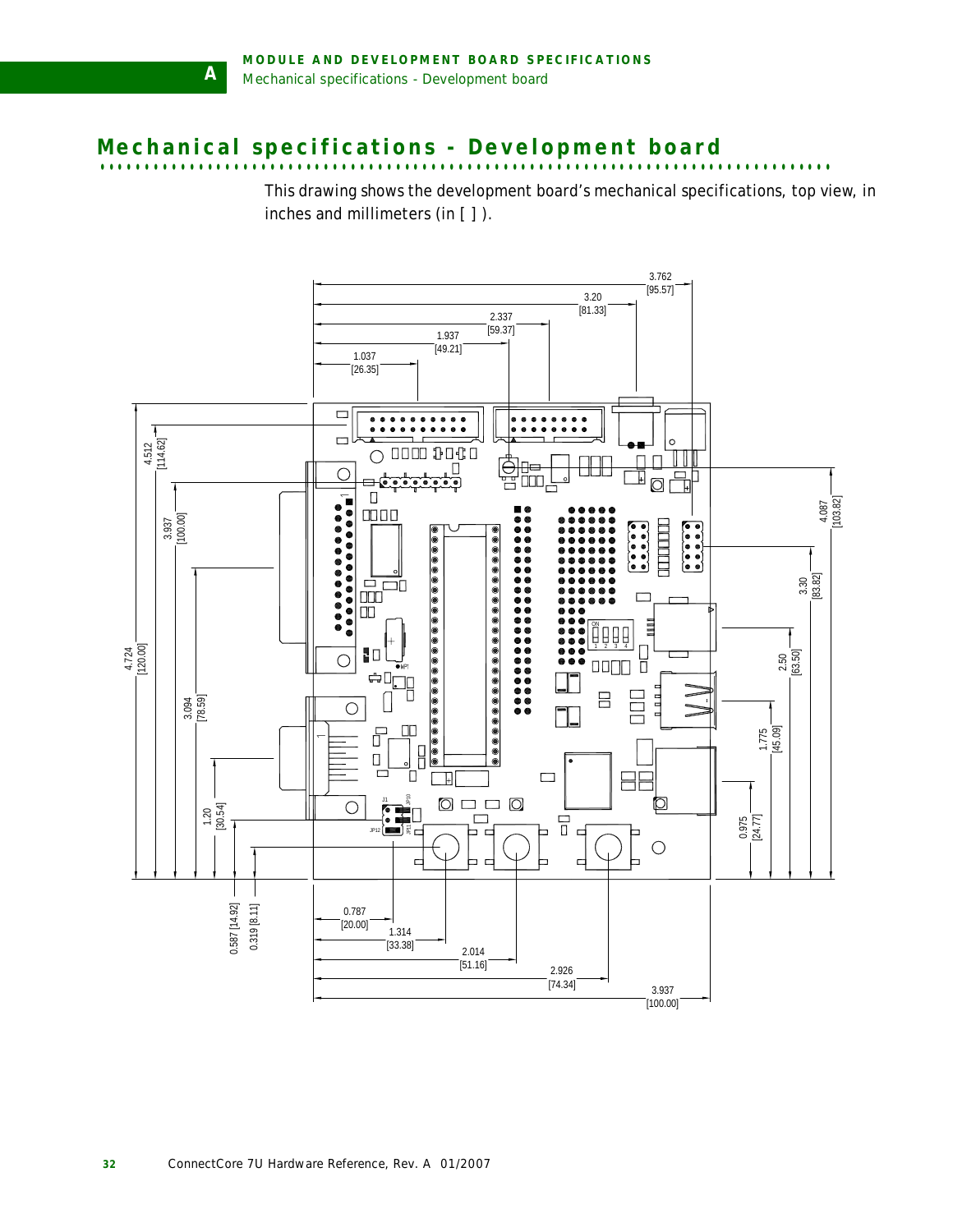# *Index*

## **Numerics**

[42-pin header connector, development](#page-29-3)  board 24

**. . . . . . . . . . . . . . . . . . . . . . . . . . . . . . . . . . . . . . . . . . . . . . . . . . . . . . . . . . . . . . . . . . . . . . . . . . . . . . .**

## **A**

[absolute maximum ratings 30](#page-35-6)

## **B**

[block diagram, module 1](#page-6-2)

# **C**

[character display header, X8 26](#page-31-3) [pin configuration 27](#page-32-1) ConnectCore 7U about  $1-10$  $1-10$ [block diagram 1](#page-6-2) [configuration 3](#page-8-5) [definition 1](#page-6-4) [features 2](#page-7-1) [functionality 2](#page-7-1)

# **D**

[DC input characteristics 30](#page-35-7) [DC output characteristics 30](#page-35-8) development board [42-pin header connector 24](#page-29-3) [about 11-](#page-16-3)[28](#page-33-1) [character display header, X8 26](#page-31-3)

[pin configuration 27](#page-32-1) [DIL 48-pin socket, SO1 20](#page-25-3) [Ethernet connector, X9 17](#page-22-2) [features 11](#page-16-4) [header J1 13](#page-18-3) [JTAG 18](#page-23-2)[-19](#page-24-3) [JTAG booster, X3 19](#page-24-4) [JTAG connector, X4 19](#page-24-5) [jumpers 13](#page-18-4) [layout 12](#page-17-1) [LEDs 22](#page-27-4) [LE1 \(power\) 22](#page-27-5) [LE2 \(Ethernet link/activity\) 22](#page-27-6) [LE3 and LE4 \(PA4 and PA6](#page-27-7)  connections) 22 [peripherals 23](#page-28-2) [GPIO port pinout 23](#page-28-3) [potentiometer, P1 26](#page-31-4) [power jack, X1 28](#page-33-2) [pushbuttons 21](#page-26-3) [reset, S1 21](#page-26-4) [user, S2 and S3 21](#page-26-5) [serial port A, X11 16](#page-21-1) [serial port B, X2 14](#page-19-3) [wire-wrap area, X6 24](#page-29-4) [DIL 48-pin socket, SO1 20](#page-25-3) [DIL-48 module connector.](#page-12-4) *See module connector.*

# **E**

[electrical characteristics 29](#page-34-4)[-30](#page-35-9) [Ethernet connector, X9 17](#page-22-2) [Ethernet interface 3](#page-8-6)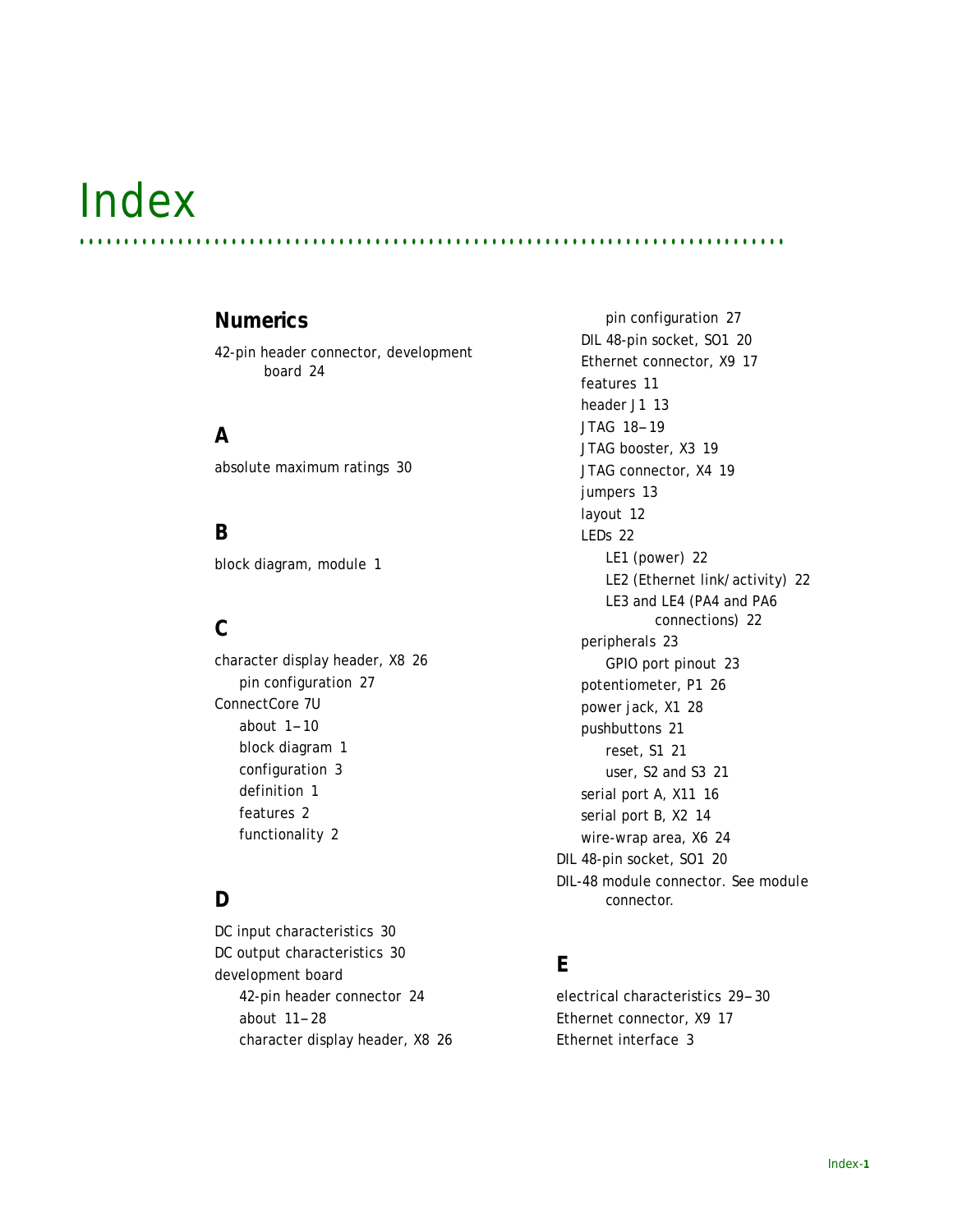**Index**

## **F**

features [development board 11](#page-16-4) [module 2](#page-7-1) [functionality, module 2](#page-7-1)

## **G**

[GPIO interface 4](#page-9-4)

## **H**

[header J1 13](#page-18-3)

# **I**

interfaces [Ethernet 3](#page-8-6) [external peripheral bus 6](#page-11-2) [GPIO 4](#page-9-4) [JTAG 4](#page-9-5) [memory 3](#page-8-7) [reset 5](#page-10-2) [serial communication 4](#page-9-6) [serial EEPROM/I2C 4](#page-9-7)

## **J**

[J1 header 13](#page-18-3) [JTAG 18](#page-23-2)-[19](#page-24-3) [activating the interface 18](#page-23-3) [debugging 19](#page-24-6) [JTAG booster, X3 19](#page-24-4) [JTAG connector, X4 19](#page-24-5) [JTAG interface 4](#page-9-5) jumpers [function 14](#page-19-4) [J10 13](#page-18-4) [J11 13](#page-18-4) [J12 13](#page-18-4)

# **L**

[LE1, power indicator 22](#page-27-5) [LE2, Ethernet link/activity LED 22](#page-27-6) [LE3 \(PA4 connection\) 22](#page-27-7) [LE4 \(PA6 connection\) 22](#page-27-7) [LEDs 22](#page-27-4) [LE1 \(power\) 22](#page-27-5) [LE2 \(Ethernet link/activity\) 22](#page-27-6) [LE3 and LE4 \(PA4 and PA6 connections\) 22](#page-27-7)

## **M**

mechanical specifications [development board 32](#page-37-1) module 31 [memory interface 3](#page-8-7) [module configurations 3](#page-8-5) [module connector 7](#page-12-4)[-10](#page-15-0) [layout 7](#page-12-5) [pinout 7](#page-12-3)

## **P**

[P1, potentiometer 26](#page-31-4) [peripherals 23](#page-28-2) [GPIO port pinout 23](#page-28-3) [potentiometer, P1 26](#page-31-4) [power consumption 29](#page-34-5) [power dissipation 30](#page-35-10) [power jack, X1 28](#page-33-2) [power specifications 29](#page-34-6) [pushbuttons 21](#page-26-3) [reset, S1 21](#page-26-4) [user, S2 and S3 21](#page-26-5)

## **R**

[recommended operating conditions 30](#page-35-11) [reset configuration 6](#page-11-3) [reset controller 5](#page-10-2) [reset pushbutton, S1 21](#page-26-4) [reset timing 5](#page-10-3)